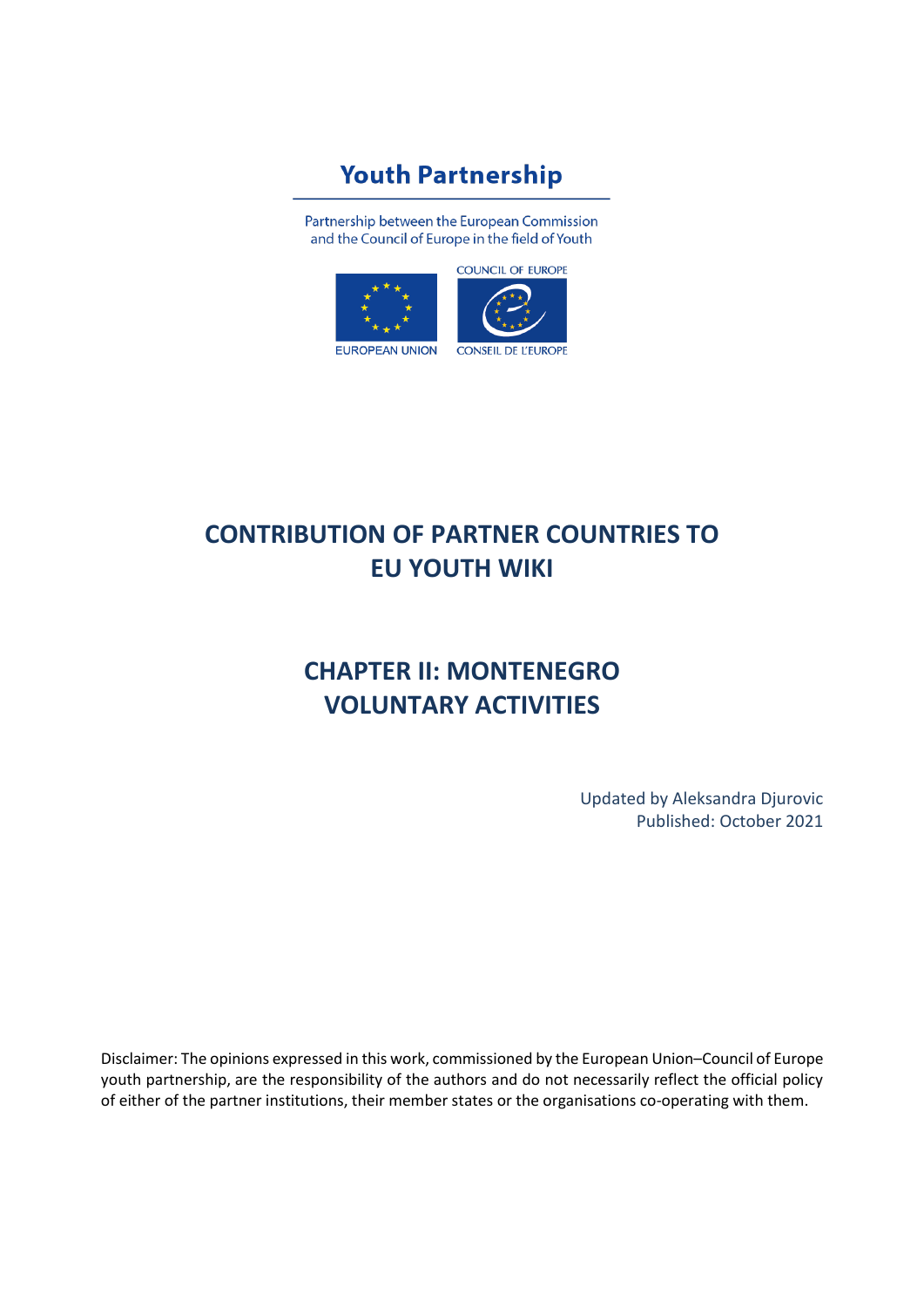## **Contents**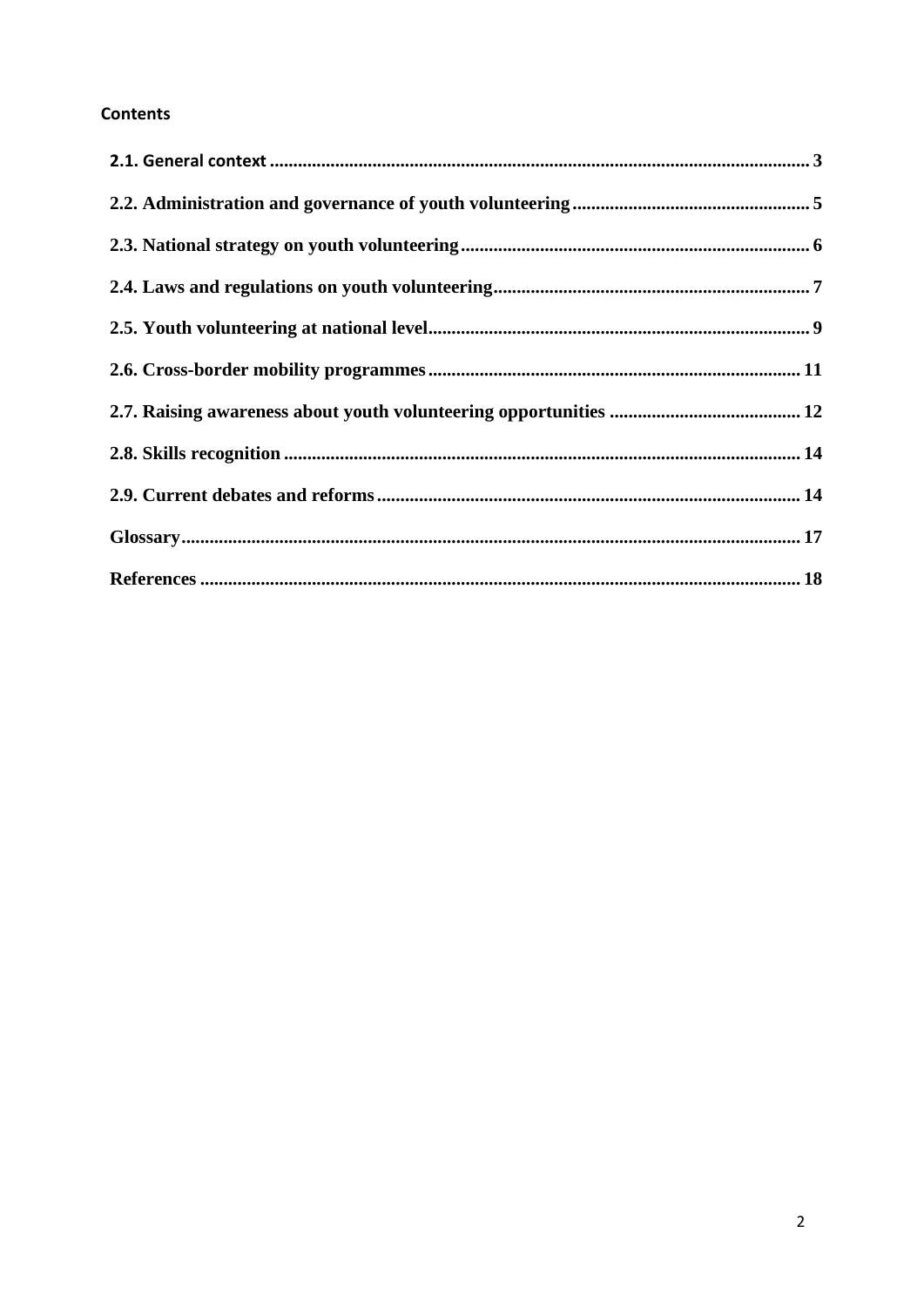## <span id="page-2-0"></span>**2.1. General context**

#### **Historical developments**

The history of voluntarism in Montenegro, according to the publication ["Voluntarism and public](http://www.volontiram.ba/wp-content/uploads/2014/09/Voluntarism-and-Public-Institutions.pdf)  [institutions"](http://www.volontiram.ba/wp-content/uploads/2014/09/Voluntarism-and-Public-Institutions.pdf), is connected with the tradition of solidarity. According to this study, one of the typical forms of voluntary work in the past was "moba" (which is voluntary, co-operative work group on a farm), which, even today, is still very characteristic in rural areas. Moba is based on community members' mutual help while doing work that is too large in scale for one family (harvesting, etc.).

The study further states that before the Second World War, people in Montenegro's local communities usually worked together, building roads or erecting buildings of importance for the community. Sometimes even the ruling class in Montenegro voluntarily participated in this kind of activity. In the period after the Second World War, young people were actively taking part in "youth working action" (in Montenegrin: Omladinske radne akcije (ORA)), organised annually, to contribute to the renovation of the devastated country. Whether and to what extent those labour activities were truly voluntary – or rather obligatory – is a highly debatable issue, which requires a careful analysis of the historical context and the political climate. However, those were occasions where young people from all regions of the country used to gather, work together, socialise, develop communication and other skills, and take steps towards the transition to adulthood. Taking part in these actions was a matter of self-representation in society and the recognition tools were the so-called "outstanding worker badges". Those actions have been a big inspiration for some young artists and activists.

At that time, voluntarism was stimulated and implemented through community organisations which were active during the communist period in Montenegro such as the Scout Association, the "Gorani" Association, and the Red Cross. These organisations included a large number of young people in their work, while their importance was recognised and also financially supported by the state. Interest in voluntarism fell suddenly with the beginning of the conflict and the disintegration of the Socialist Federal Republic of Yugoslavia, both within community organisations (transformed into non-governmental organisations (NGOs) in the middle of the 1990s) and through other types of community engagement. The study "Voluntarism and public institutions" states that "low standards, examples of corruption, the sudden enrichment of some individuals, economic collapse, etc. all resulted in a huge loss of trust of people in state and public institutions. In most cases, it contributed to the feeling that voluntarism was an 'illusion for naive people' or 'working for nothing'".

The study describes that the 1990s in Montenegro can be recognised by the establishment of new civil society organisations with a strong focus on human rights, promotion of peace and solidarity, which emerged as an answer to the violent actions of leading political structures in the country and neighbouring countries. Many volunteers were engaged in providing support for refugees, as well as Montenegrin women, children and youth, who were facing extreme poverty and political discrimination during those years. In that period, the most recognisable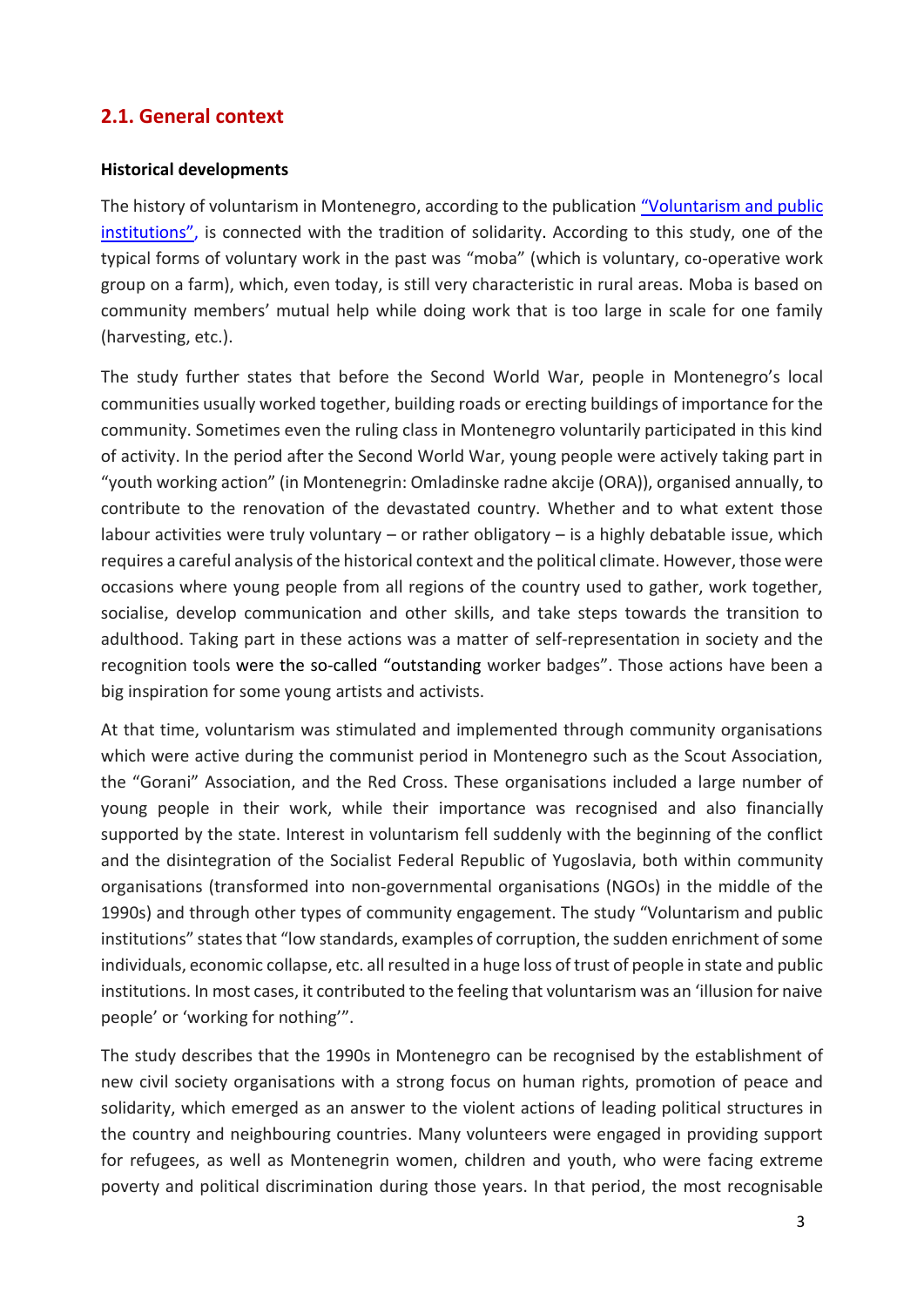voluntary work was that led and implemented by women and youth NGOs, especially in the sphere of promotion of non-violence and peace building (ANIMA from Kotor, SOS telephone for women and children victims of violence from Podgorica, Niksic, Montenegrin women's lobby, Post-pessimists of Montenegro and many other NGOs). Young people were organising themselves into non-formal groups, joining already established organisations or creating new NGOs in order to volunteer and support those in need, or to make their voices heard. Since the UN General Assembly proclaimed 2001 as the International Year of Volunteers, Montenegrin society has slowly been going back to the idea that volunteering is not just some relic from the communist past, but something important for the development of a democratic society.

Volunteering was the focus of several civil society organisations during that decade, and hundreds of volunteers were engaged in national voluntary activities every year through shortterm and long-term volunteering programmes of different organisations. Through the establishment of the [National Voluntary Service ADP-Zid](https://www.zid.org.me/) in 2001 and its partnership with and membership of European and worldwide voluntary service organisations' networks (Alliance of Voluntary Service Organisations, Service Civil International (SCI), International Cultural Youth Exchange (ICYE)), youngsters got the opportunity to take part in facilitated short-term and midterm volunteering abroad. Through the work of th[e South East European Youth Network](https://www.seeyn.org/index.php/about/who-we-are) (SEEYN) since it was established in 1999, hundreds of young people have taken part in a regional exchange of volunteers that was financed by the Danish Ministry of Foreign Affairs via the FRESTA programme for peace and stability.

The importance of volunteering has been recognised by the civil society and the state in general, which is illustrated by the fact is that Montenegro was [one of the first countries](https://www.tusev.org.tr/usrfiles/images/GonullulukBilgiNotuENG.15.01.16.rev1.pdf) in the region to adopt the [National Strategy for](http://www.minradiss.gov.me/biblioteka) Volunteerism Development (2010-2015) (Strategija razvoja volonterizma u Crnoj Gori 2010- 2015) and a law regulating volunteer work.

#### **Main concepts**

Under Article 2 of the Law on Voluntary Work [\(Zakon o volonterskom](https://www.zzzcg.me/wp-content/uploads/2015/05/Zakon-o-volonterskom-radu.pdf) radu) (Official Gazette of Montenegro, Nos. 26/10, 31/10, 14/12 and 48/15), which has been in force since 2010, volunteering services are defined as "voluntary and free investment of time, knowledge and skills for performing of services or activities in favour of another person or for the general welfare of the society".

This Law in Article 4 states that: "A volunteer shall be a person who shall voluntarily and free of charge perform volunteering services. A volunteer may be a domestic or foreign natural person of working age or a person with a disability who is qualified for performing particular voluntary work".

According to Article 11, the following actions are not considered as volunteering:

- 1) the performance of services or activities that one person is required to provide to another person under the law or other regulations;
- 2) the performance of specific obligations in accordance with court decisions and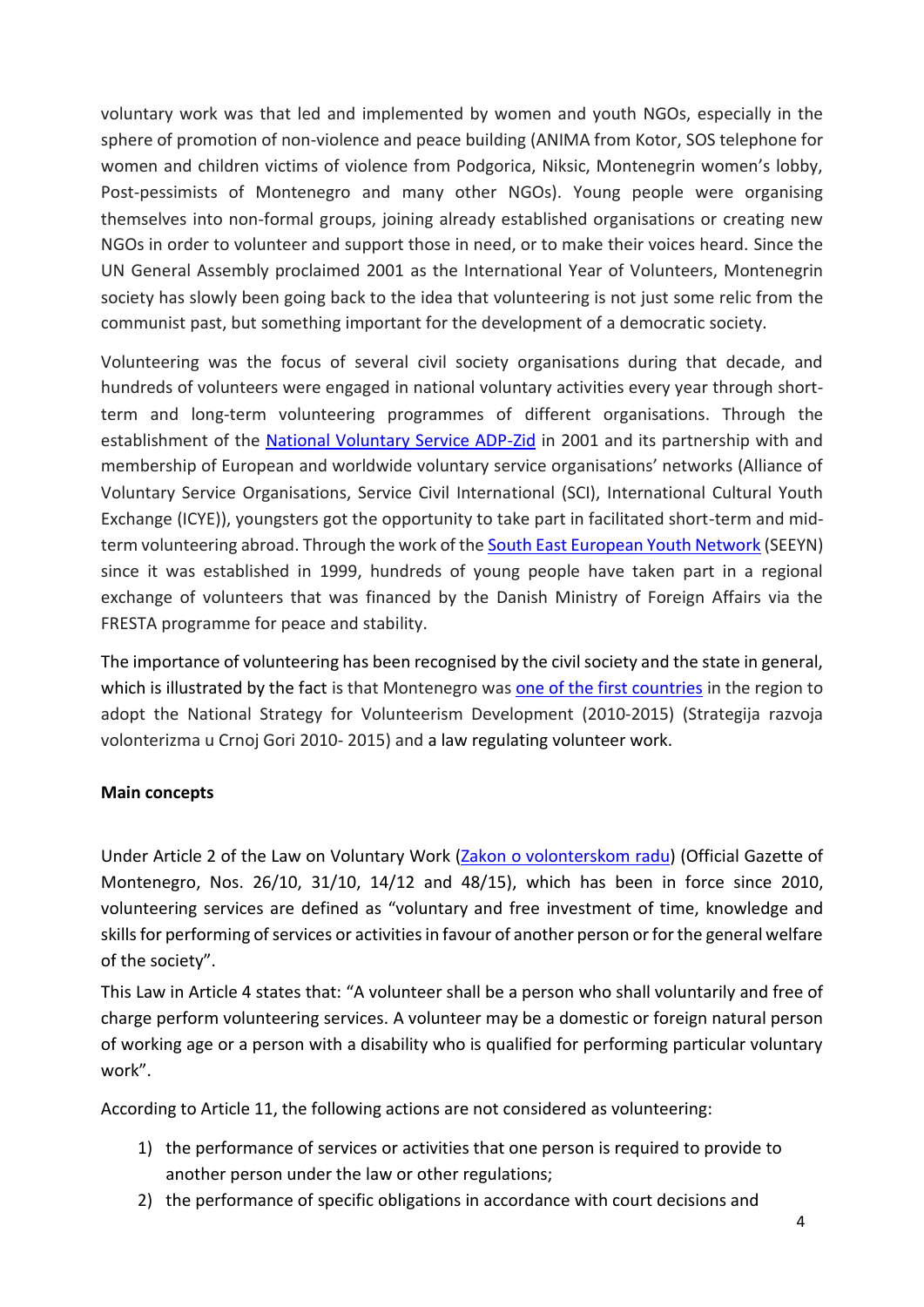judgments;

3) the performance of services or activities that are common in family, friendly or neighbourly relations (free help within a group of friends or neighbours, etc.).

However, the [Youth Strategy](http://www.strategijazamlade.me/download/Strategija%20za%20mlade%20eng.pdf) 2017-2021 (Strategija za mlade 2017-2021) recognises that volunteering defined by this Law is treated as a specific form of labour-legal relationship, rather than a voluntary and private initiative of citizens. There [are also some assessments](http://www.alliance-network.eu/wp-content/uploads/2014/05/CEV_Volunteering-infrastructure.pdf) by CSOs which state that the legal definition is an unsatisfactory and unclear definition, and that it differs from the CSOs' point of view that volunteering is the core of democracy and citizens' participation in the socio-economic development of society, rather than unpaid work.

## <span id="page-4-0"></span>**2.2. Administration and governance of youth volunteering**

#### **Governance**

According to the Law on Voluntary Work, supervision over the implementation of the Law and the regulations governing volunteering is performed by the ministry in charge of labour issues through the Labour Inspectorate. When the Law was adopted, the ministry in charge of labour was the Ministry of Labour and Social Welfare, whose responsibilities were taken over by the Ministry of Economic Development through the Decree on the State Administration's Organisation and Manner of Work in 2020 ("Official Gazette of Montenegro", Nos. 118/2020, 121/2020, 1/2021 and 2/2021). The Law also stipulates that the Employment Agency of Montenegro is responsible for keeping a central database of the organisers, beneficiaries of volunteering and volunteers, based on the data provided by the organisers of volunteering who are obliged to keep records of concluded contracts on volunteering.

Concerning, specifically, youth volunteering the main actor involved in policy making was the Ministry of Sports and Youth until the end of 2020 when the responsibilities in the area of youth policy were taken over by the Ministry of Education, Science, Culture and Sports and the Sports and Youth Directorate.

At the local level, according to the [Law on Youth](http://www.gov.me/biblioteka) ("Official Gazette of Montenegro", Nos. 025/19 of 30.04.2019 and 4 027/191 of 17.05.2019), municipalities adopt a local youth action plan, which contains measures and activities of youth policy at the local level, to meet the interests and needs of young people. These action plans should be harmonised with the [Youth Strategy,](http://www.strategijazamlade.me/download/Strategija%20za%20mlade%20eng.pdf) which includes measures relating to youth volunteering.

Civil society organisations mainly have the role of initiators and contributors towards implementing the policy measures regarding youth volunteering set by the government.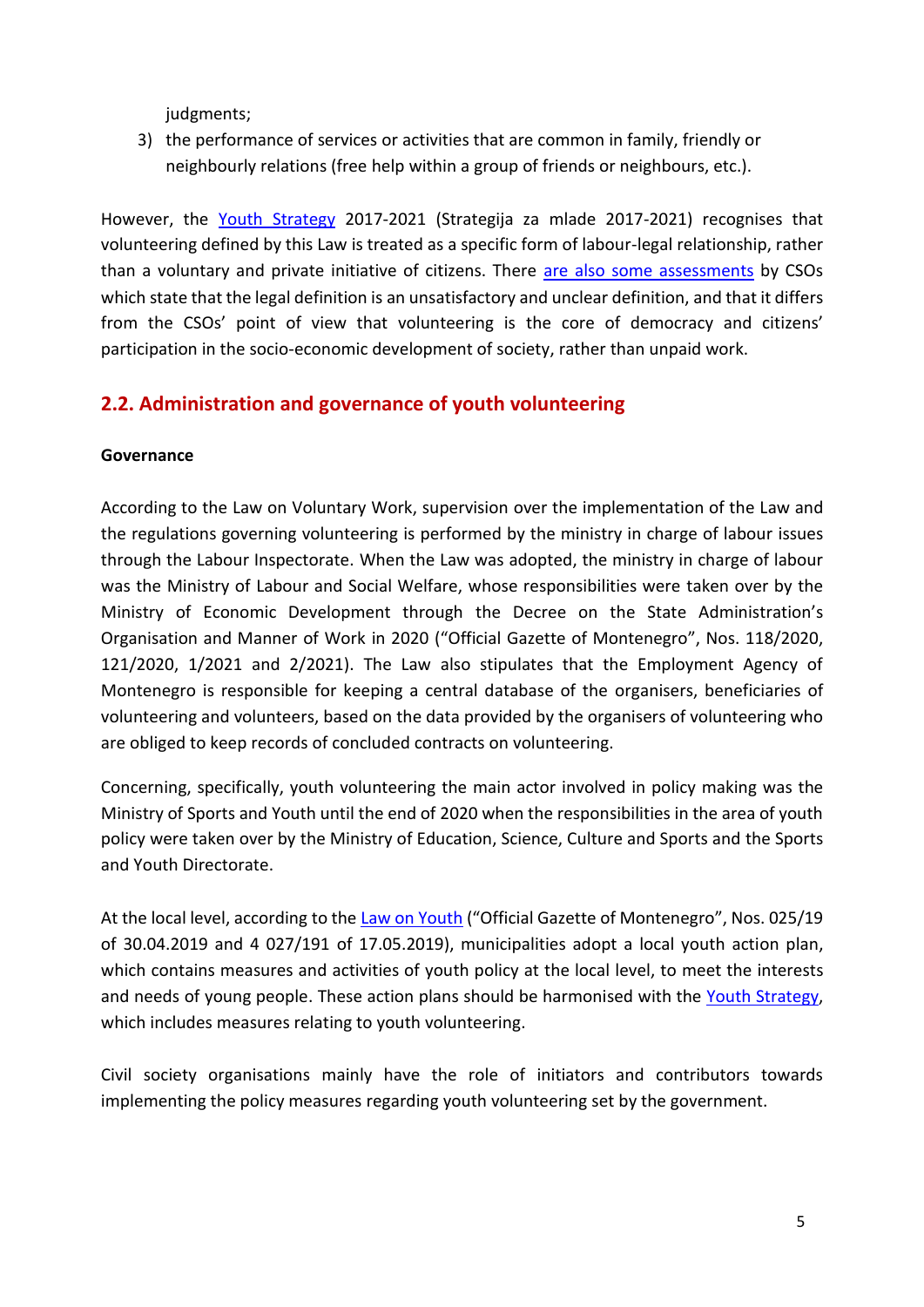#### **Cross-sectoral co-operation**

There is no official mechanism for cross-sectoral co-operation dedicated exclusively to youth volunteering.

One of the possible mechanisms for cross-sectoral co-operation, although not dedicated solely to youth volunteering, is the councils for youth which are planned to be established at the national and local levels. The Law on Youth stipulates that the Council for Youth will be created in order to foster the development of youth policy. It will involve representatives of state administration bodies in charge of youth policy, labour affairs and education affairs, representative of legal entities that govern youth services and two representatives of NGOs that implement youth policy. For the same purpose a municipality may also establish a local council for youth as an expert and advisory body, which should consist of representatives of municipality bodies in charge of youth policy and NGOs that implement youth policy.

## <span id="page-5-0"></span>**2.3. National strategy on youth volunteering**

#### **Existence of a national strategy**

There is no specific national strategy on youth volunteering in Montenegro. The [Youth Strategy](http://www.strategijazamlade.me/download/Strategija%20za%20mlade%20eng.pdf) 2017-2021 (Strategija za mlade 2017-2021), adopted by the Government of Montenegro in September 2016, introduces a set of measures for improvement of youth volunteering. Action plans for the implementation of the strategy were adopted and implemented for 2017, 2018 and 2019. Currently, the two-year Action Plan 2020-2021 for the implementation of the strategy is in force.

#### **Scope and contents**

It is recognised in the Youth Strategy that volunteerism is not that well developed among youth and that young people participate in volunteering principally through the activities of NGOs. Therefore, it states that the mechanisms for youth volunteering should be improved within the formal education system and other environments. It is acknowledged that it is necessary to promote the system of values of volunteerism and how both the individuals and the state can benefit from volunteering.

The Youth Strategy defines six key priorities – key outcomes – concerning Montenegrin youth, and some of them include measures on volunteering, specifically Key Outcome C: "Young people are active citizens, involved, motivated, proactive and participating in decision-making and community development processes, in the creation of policies and their implementation." The focus of the youth policy regarding this outcome is on "putting in place mechanisms/systems for fostering activism: so that activism can become a value that is systematically fostered, prised and promoted among youth; so that institutional mechanisms for participation in public decision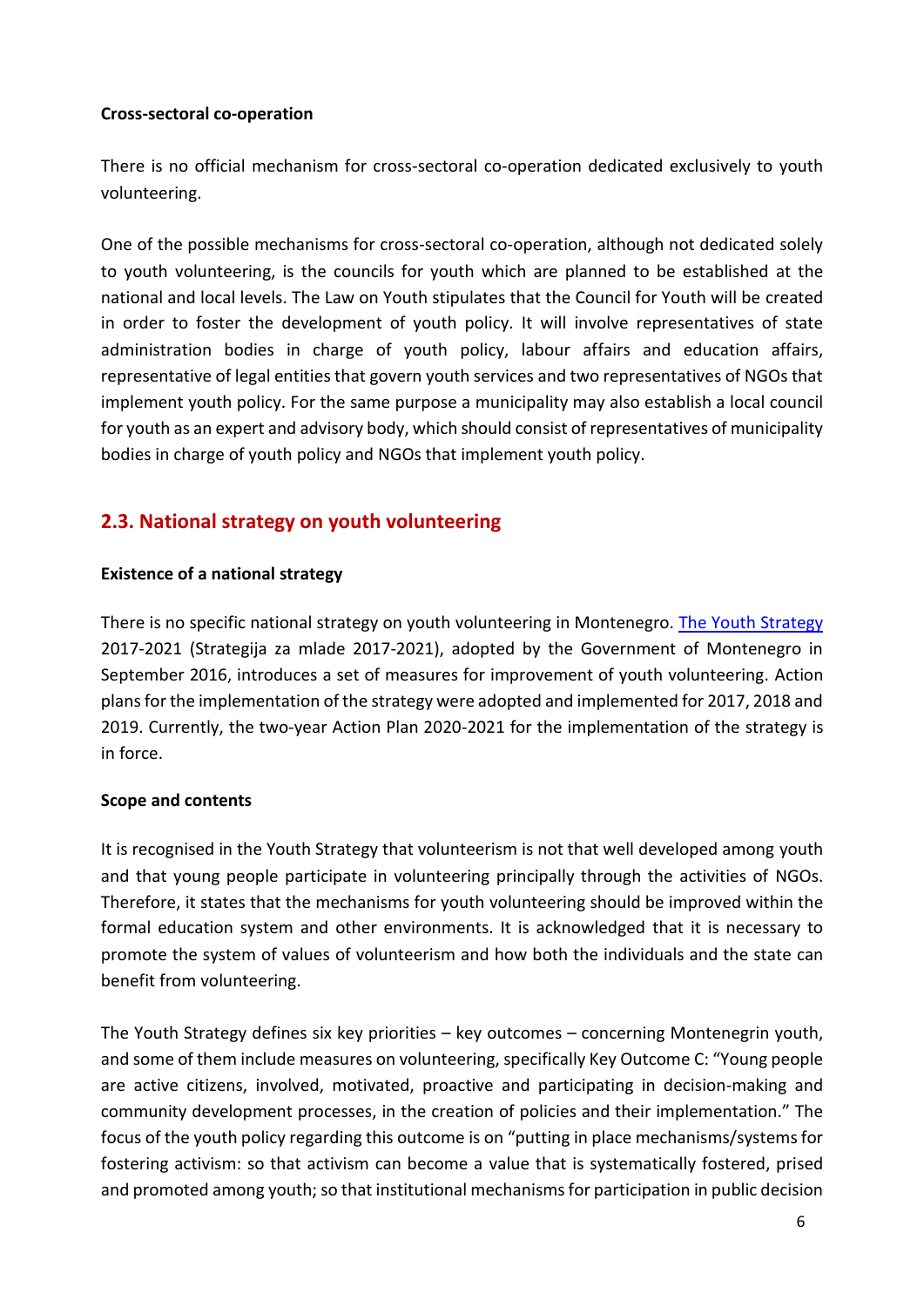making can be made more approachable and more adequate to young people; and to foster and promote volunteerism".

The Youth Strategy has planned, as one of its main desired outcomes, that young people have access to quality cultural content as creators and consumers*.* To achieve this, it proposes supporting the young creators of culture and media content and developing volunteering in cultural institutions, festivals and manifestations. The strategy recognises that young people have limited access to mentors and role models in the domain of culture, and that the culture and practice of volunteering would enable young people to gain certain knowledge, skills and experience.

The strategy does not contain objectives or measures relevant to inclusive volunteering and it does not identify any specific target groups within the youth population whose participation in voluntary activities should be fostered.

#### **Responsible authority**

Until 2020, the ministry responsible for the implementation, co-ordination and monitoring of the National Youth Strategy was the Ministry of Sports and Youth. In 2020, based on the Decree on the State Administration's Organisation and Manner of Work ([Uredba o organizaciji i način](https://www.gov.me/dokumenta/091d5e55-3917-4d7f-b30f-6faa2ae292e4)u [rada državne uprave](https://www.gov.me/dokumenta/091d5e55-3917-4d7f-b30f-6faa2ae292e4)) ("Official Gazette of Montenegro", Nos. 118/2020, 121/2020, 1/2021 and 2/2021), the Ministry of Education, Science, Culture and Sports and the Sports and Youth Directorate took over the responsibilities in the area of youth policy.

As yet, there have been three reports on realisation of action plans for implementation of the Youth Strategy for 2017, 2018 and 2019, respectively. The reports include information on monitoring of the implementation of activities concerning youth volunteering.

#### **Revisions/updates**

It is to be noted that the National Youth Strategy does not recognise volunteering as one of the key priorities, contrary to the previous National Youth Action Plan 2006-2011, which had a clear focus on volunteering. The previous youth strategy had objectives connected to the promotion of volunteering, creating an environment for it, and supporting youth volunteering, including intergenerational solidarity and inclusion. The importance of youth volunteering was also recognised by the National Strategy for Volunteerism Development 2010-2015.

## <span id="page-6-0"></span>**2.4. Laws and regulations on youth volunteering**

#### **Stand-alone law**

There is no national stand-alone law on youth volunteering.

## **Other official documents containing guidelines on youth volunteering**

Volunteering, in general, is regulated by the Law on Voluntary Work (Zakon o volonterskom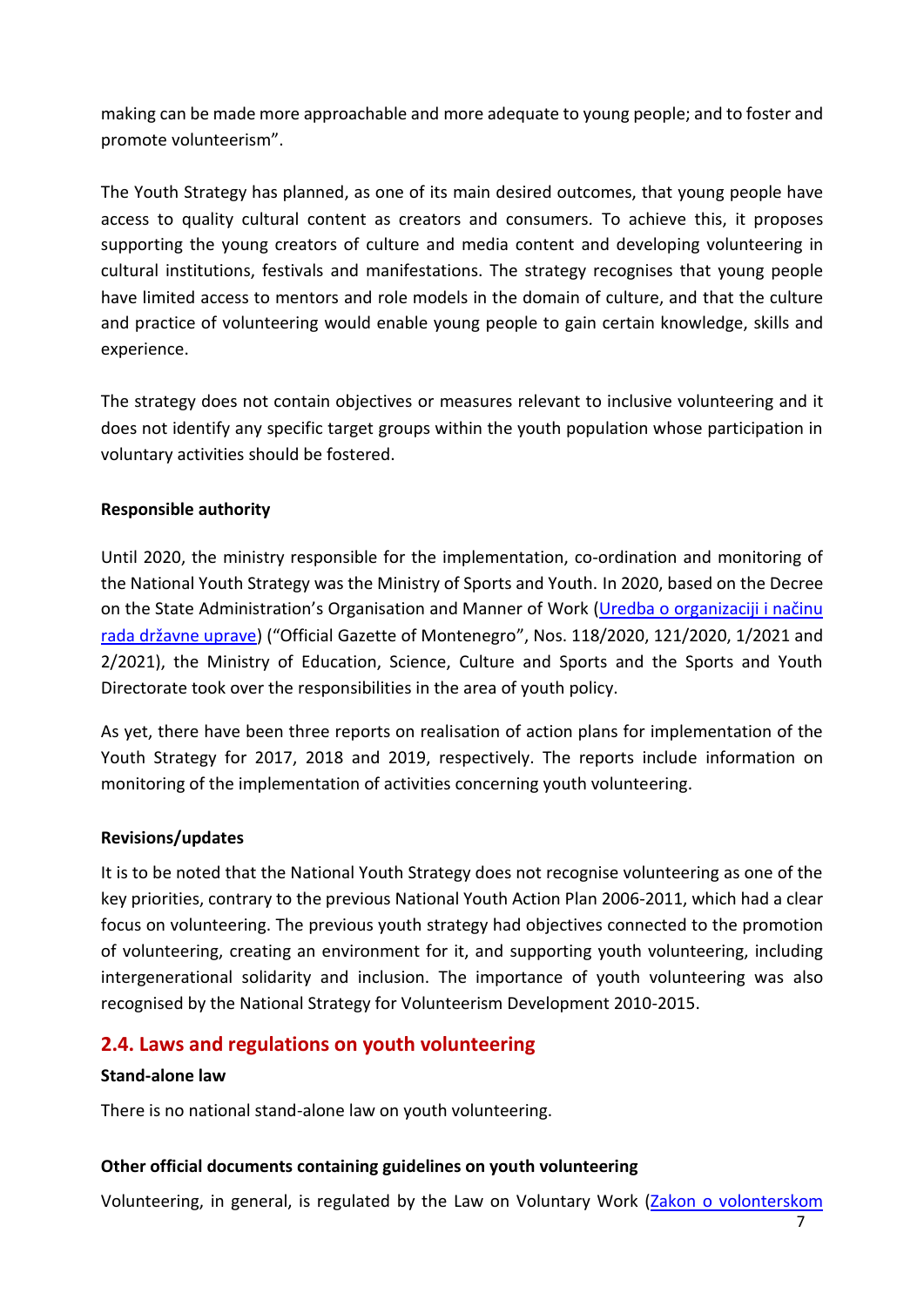[radu\)](https://www.zzzcg.me/wp-content/uploads/2015/05/Zakon-o-volonterskom-radu.pdf) adopted in 2010 (Official Gazette of Montenegro, Nos. 26/10, 31/10, 14/12 and 48/15). The law defines a number of institutes and issues relevant to volunteerism, including a definition of volunteers, their rights and obligations, the definition of the organisers of volunteer work and their rights and obligations, mandatory elements of the volunteering, international volunteering, development and monitoring of volunteerism, etc.

Two years after adoption, in 2012, the government adopted the amendments to the Law on Voluntary Work introducing the possibility to conclude a contract on volunteering with a person who wants to gain professional education and special knowledge and skills to work in his profession (Article 12a). In that case, the Law states that volunteering is recognised as work experience and as a prerequisite for taking the qualification exam. In Article 7, a new paragraph was added: "If the Contract on volunteering is concluded as in the case of Article 12a of this Law, volunteering may not exceed 40 hours a week."

Before the option to recognise volunteering as work experience was introduced, the law adopted in 2010 stated that volunteering may last up to six hours per day and no longer than 25 hours per week. This novelty of going to 40 hours a week opened the door to the replacement of paid staff with unpaid staff and included violation of young people's labour rights since the "volunteer" is working full time – eight hours per day, five days per week – without having the other rights that he/she would have if they had a contract signed following the Labour Law.

The new [amendments to the L](http://bit.ly/2vI6UyF)aw on Voluntary Work that came into force in 2015 in Article 34a foresee, that: "a legal entity organiser of voluntary work shall be fined for a misdemeanour in the amount €500 to €20 000 if: it concludes a contract on volunteer work with a minor without the written consent of the parent, adopter or guardian; if children under the age of 15 are engaged in volunteer work".

Montenegrin legislation does not support corporate volunteering, and Article 5 states that "the organiser of volunteering may be: a state authority, public administration, local government, institution in the field of social and child welfare, health care, culture, sports, religious communities, local or international non-governmental organisations registered in Montenegro, as well as other domestic and foreign legal entities whose main goal is not to gain or distribute profit".

Other relevant laws containing guidelines on youth volunteering include the Law on Youth and the Law on non-governmental organisations.

The new [Law on Youth](http://www.gov.me/biblioteka) adopted by the Parliament of Montenegro in 2019 (Zakon o mladima) ("Official Gazette of Montenegro", Nos. 025/19 of 30.04.2019 and 4 027/191 of 17.05.2019) stipulates that "young people contribute to creation and nurture of social values and the development of the society through different forms of volunteer activities" (Article 9). Volunteerism is according to this Law one of the principles of youth policy (Article 7), and the Law prescribes that public interest in the field of youth policy is, among other things, to promote youth volunteerism (Article 5).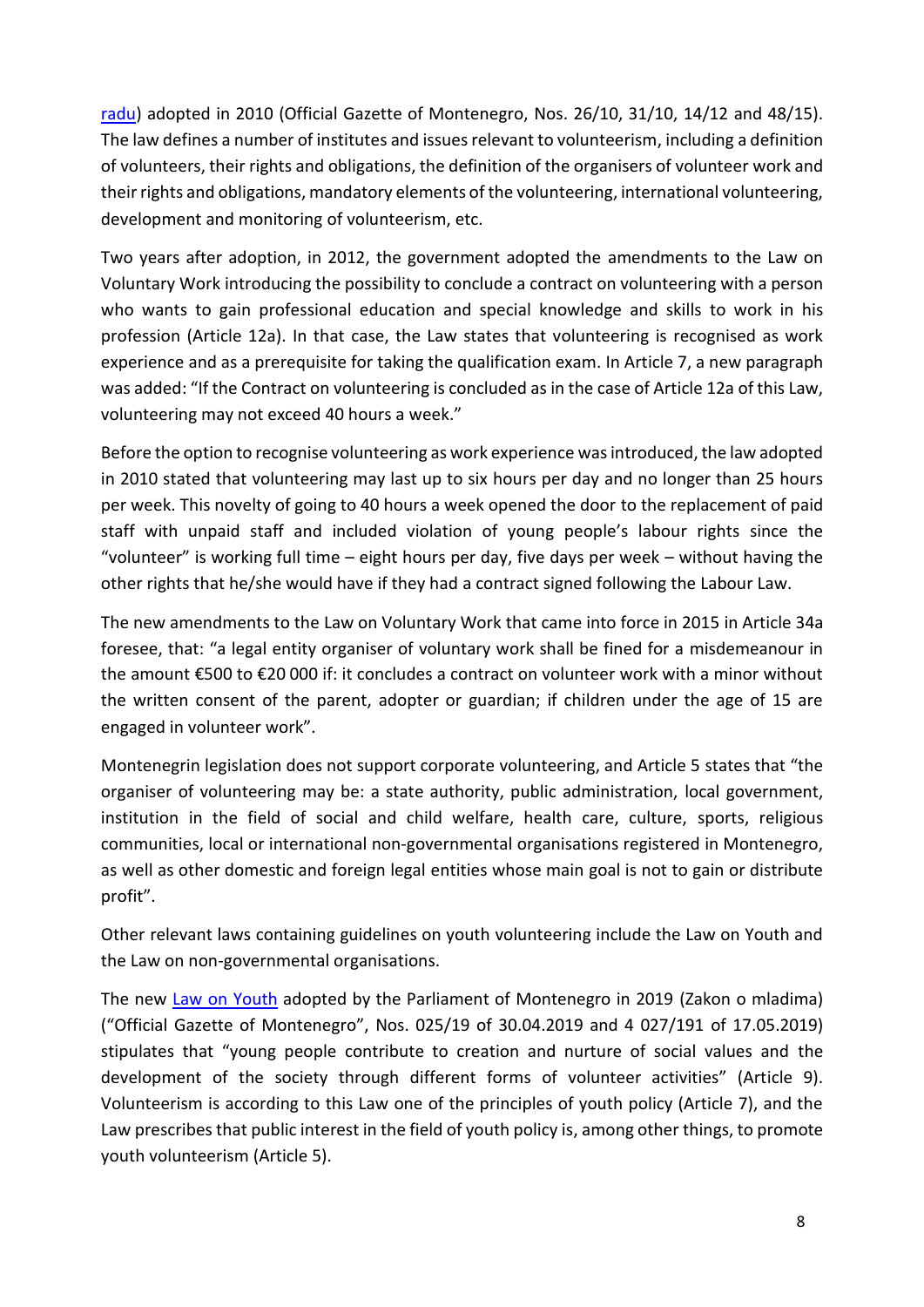The Law on Non-governmental Organisations [\(Zakon o nevladinim organizacijama\)](https://www.paragraf.me/propisi-crnegore/zakon-o-nevladinim-organizacijama.html) ("Official Gazette of Montenegro", Nos. 039/11 of 04.08.2011, 037/17 of 14.06.2017) makes it possible for young people who are 14 and over to be founders of non-governmental organisations(Article 10), which creates a legal framework for implementing youth-led voluntary activities and achieving a higher level of direct involvement of young people in community development.

#### **Regulations on standards of quality**

There are no official documents establishing quality standards to be applied to the organisations and projects in which young volunteers participate, and relevant criteria for their evaluation.

#### **Target groups**

Concerning the target groups within the youth population in relation to volunteering, the Law on Voluntary Work only states that the minimum age of engaging in volunteering is 15 years, and it defines that a person aged 15 to 18 years may conclude a Contract on volunteering only with the written consent of a parent, adoptive parent or guardian (Article 9). Article 10 on the prohibition of discrimination of a volunteer or a beneficiary of volunteering stipulates that "any direct or indirect discrimination of a volunteer and beneficiary of volunteering, in terms of gender, origin, language, race, religion, colour, age, pregnancy, medical condition, disability, ethnicity, marital status, family responsibilities, sexual orientation, political or other opinions, social origin, property, membership in political and trade union organisations or other personal characteristics is prohibited".

## <span id="page-8-0"></span>**2.5. Youth volunteering at national level**

#### **National Programme for Youth Volunteering**

There is no national programme for youth volunteering in the form of a general, nation-wide programme organised, monitored and funded by the state.

There are several youth volunteering schemes in place at the national level. In the scope of formal education, volunteering is a part of regular extracurricular activities in many secondary schools, which is supported by a detailed programme, "Voluntarism and Youth – Education programme for extracurricular activities in gymnasiums and vocational high schools", developed by the Bureau for Education Services, Centre for Vocational Education and ADP-Zid. Volunteering at the national level is also closely connected to the projects and programmes of nongovernmental organisations.

#### **Funding**

There is no specific budget allocated specifically to youth volunteering schemes. Nongovernmental organisations that implement youth policy in line with the Youth Strategy 2017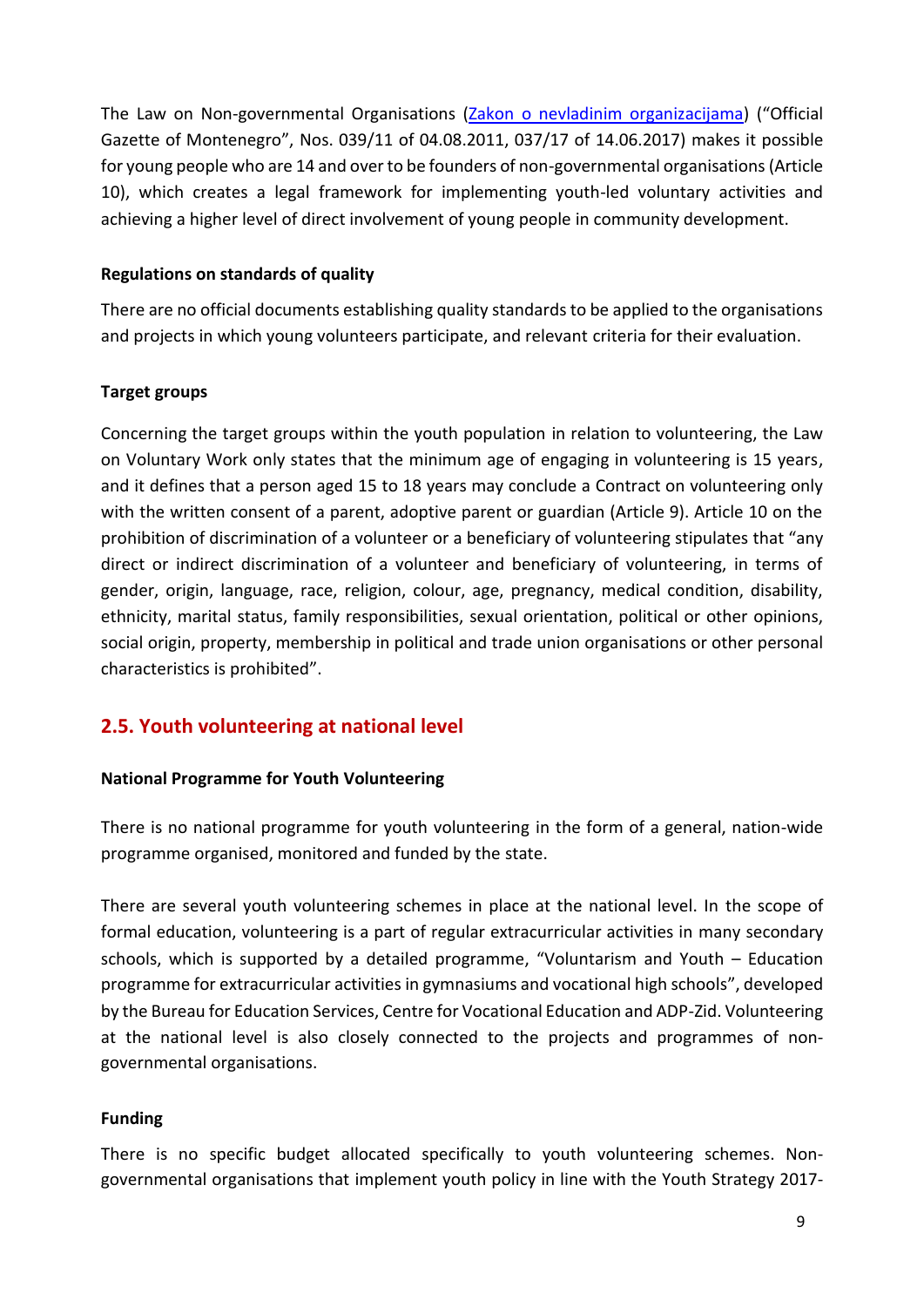2021 and its action plans can be financially supported through the public calls based on the Law on Non-governmental Organisations. NGOs' projects have been implemented in line with the six key priorities of the Strategy, one of which relates to the active participation of young people and volunteering.

For instance, in 2018, support was given to 25 projects which incorporated measures and activities related to the key priority C of the National Youth Strategy – "Young people are active citizens, involved, motivated, proactive, and participate in decision and policy-making and development of their communities", including measures for developing volunteer spirit and volunteerism among young people. According to [the report on the realisation](https://www.gov.me/dokumenta/208a7cc3-bbaa-46d4-b3e1-9d69612a9eab) of the Action plan in 2018, €121 198 were allocated to the support of the projects, but there is no information on how much of that sum was dedicated to supporting youth volunteering. According to the report [on implementation](https://www.gov.me/dokumenta/63e7e1fe-cfbb-48bd-b4c9-a515128bdbfd) of the Action Plan for 2019, €15 000 was dedicated to projects aimed at promoting volunteerism and supporting activities of volunteering clubs and services. In addition, the report includes information on celebrating International Volunteer Day, but it does not specify the amount allocated to this activity.

#### **Characteristics of youth volunteering**

There are no official statistics on the level and trends of participation of young people in volunteering. The [research of needs](https://www.gov.me/dokumenta/1aed3958-fbfa-4310-86e0-a7d56855a1c8) of young people conducted in 2019, commissioned in the process of preparing the Programme on Achieving Public Interest in the Field of Youth Policy for 2020 by the Ministry of Sports and Youth (Program ostvarivanja javnog interesa u oblasti [omladinske politike za 2020. godinu\)](https://www.gov.me/dokumenta/3171abd0-3cfa-4a5e-a852-5b66107b8a51), indicated that younger respondents had participated more in volunteer work, whereas young people with lower qualifications had participated less in volunteering, but there is no specific or detailed information on this topic.

The Youth Strategy lists "the share of young people who did volunteer work over the previous month" as an indicator of one of the key outcomes (p. 82). The Monitoring and Evaluation Framework developed within this strategy specifies that it is necessary to carry out a national survey to collect data for this indicator and to add national disaggregation by region, gender and vulnerability. However, this has not been completed and the reports on the implementation of action plans for 2017, 2018 and 2019 do not include information on this indicator.

#### **Support for young volunteers**

According to the Law on Voluntary Work, organisers and beneficiaries of volunteering are obliged to ensure adequate conditions and resources for volunteering and to cover the compensation of the previously agreed expenses (Article 21). The Law also stipulates that organisers of volunteering should insure a volunteer in case of injury or occupational disease during the duration of the engagement (Article 22).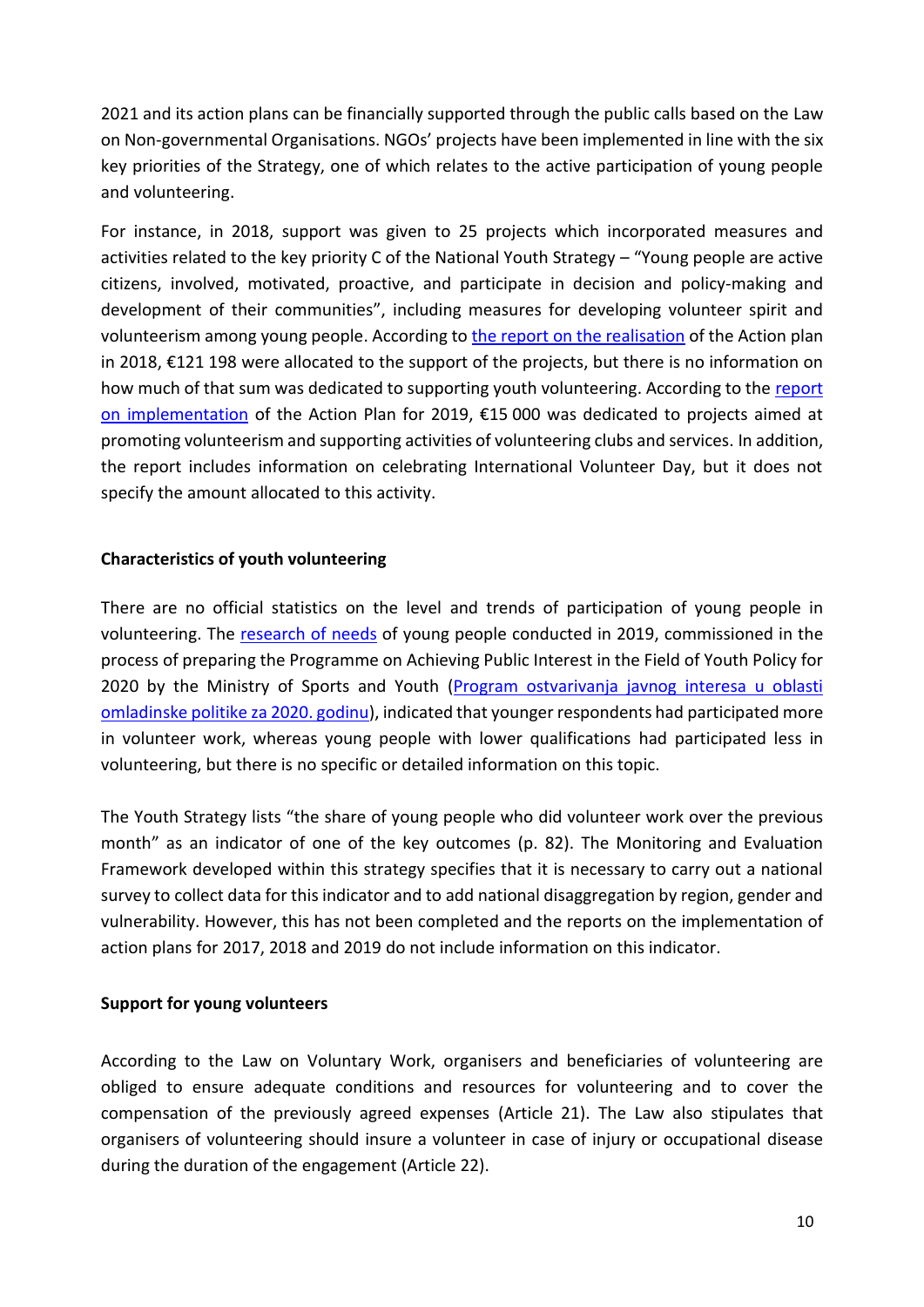In the case of international volunteers, the Law also states that the organisers of volunteering should cover the compensation of the previously agreed expenses related to the accommodation, training and travel (Article 17).

### **Quality assurance**

The comprehensive system of quality assurance of the programmes and schemes of youth volunteering in Montenegro has not been established.

There are some mechanisms in place to monitor youth volunteering programmes, projects and schemes. One of them is monitoring how many people are participating in volunteering through a database kept by the Employment Agency of Montenegro. Namely, according to the Law on Voluntary Work, the organiser of volunteering is obliged to keep records of concluded contracts. The Employment Agency has a responsibility to keep a central database of the organisers, beneficiaries of volunteering and volunteers, based on data provided by the organisers of volunteering. It should be noted that there are many volunteering programmes [organised](https://monitoringmatrix.net/regional-findings/2016-2/)  without [signing a contract,](https://monitoringmatrix.net/regional-findings/2016-2/) since the Law is seen as restrictive (more information in Chapter 2.8), which is why this database is likely to be incomplete.

NGOs implementing projects that include volunteering, which are financially supported through public calls, submit reports on project implementation in line with the established procedures. They report on the number of young people taking part in volunteering activities and, depending on the project, include some additional information in their reports. However, there are no general criteria, indicators or standards used to assess the quality of programmes and schemes of youth volunteering.

# <span id="page-10-0"></span>**2.6. Cross-border mobility programmes**

## **EU programmes**

Montenegro is a partner country of the European Solidarity Corps, the main EU programme providing volunteering opportunities. The current status of Montenegro opens the following opportunities for organisations and young people:

- organisations from Montenegro can apply for and receive a Quality Label (if they meet the quality requirements), which is a prerequisite for participation in the European Solidarity Corps;
- organisations from Montenegro that hold a Quality Label or a valid Erasmus+ European Voluntary Service accreditation can participate in volunteering activities as partners and can send young people to short-term and long-term volunteering activities, as well as accommodate young people from European Solidarity Corps participating countries.

There are several organisations from Montenegro that hold a Quality Label (an up-to-date list can be found at the **European Youth Portal**).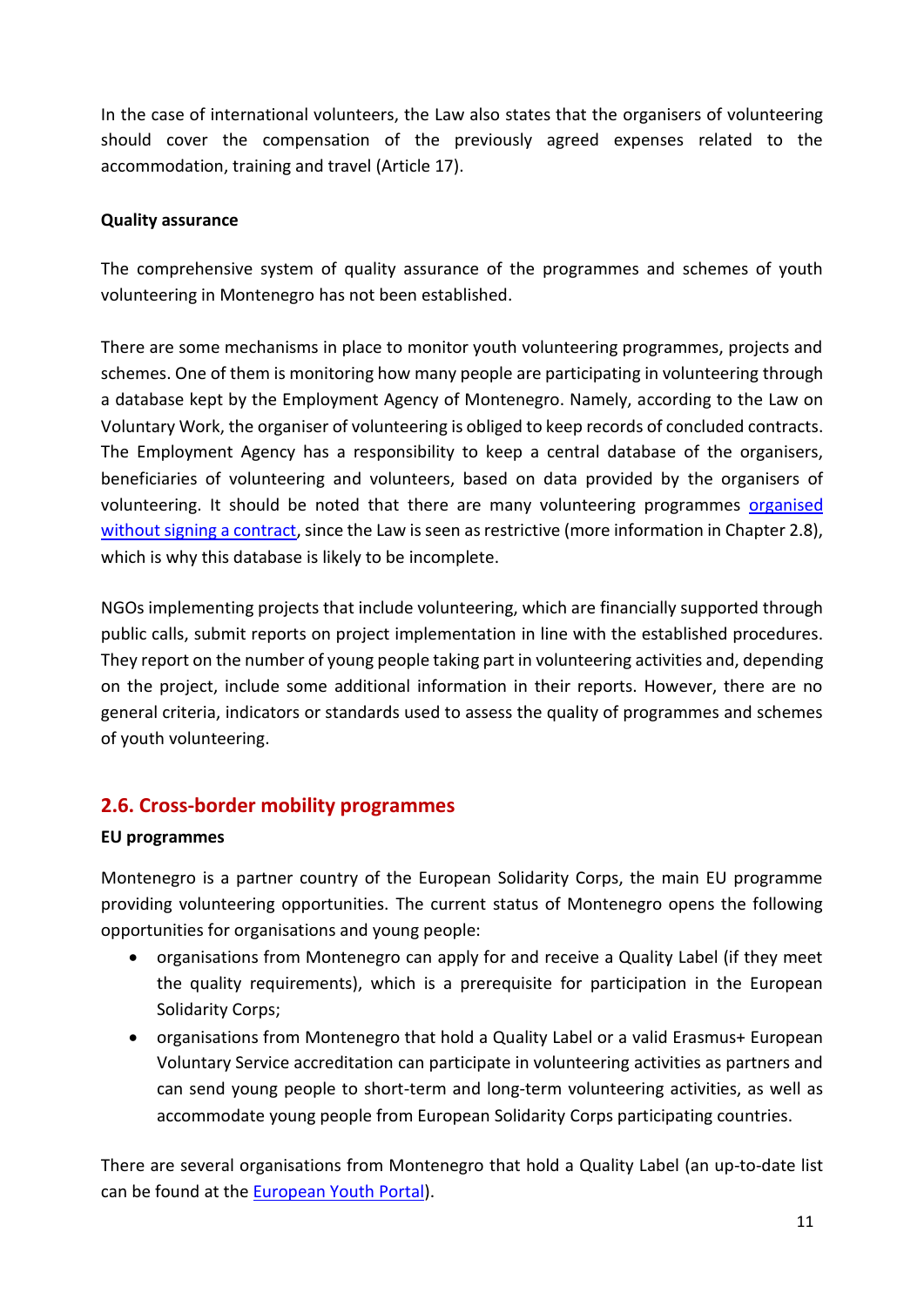Regular national reporting and monitoring of youth participation in the EU voluntary programmes have not yet been established. Th[e European Commission Progress Report for 2020](https://ec.europa.eu/neighbourhood-enlargement/system/files/2020-10/montenegro_report_2020.pdf) stated that, for the first time, six young volunteers from Montenegro participated in the European Solidarity Corps.

#### **Other programmes**

Montenegro does not have international volunteering programmes that are funded by the state (in the amount of at least 50% of the total budget) and implemented on a larger scale, i.e. implemented on a wide spectrum in the country.

However, it is important to mention that National Voluntary Service (ADP-Zid) is involved in two networks: [Alliance of](http://www.alliance-network.eu/) [European Voluntary Service Organisations](http://www.alliance-network.eu/) and Service Civil International (SCI), which offer cross-border volunteering opportunities of a differing format, such as work camps. Moreover, different youth mobility programmes are also supported by the Regional Youth Co-operation Office (RYCO), which is an international organisation financed by the governments of the region and supported by the EU and other donors. A consortium led by RYCO in association with national voluntary services in the Western Balkans region has recently developed the first [youth volunteering exchange programm](http://www.routewb6.org/)e across the region, through a project supported by the Ministry of Foreign Affairs.

#### **Legal framework applying to foreign volunteers**

The Law on Voluntary Work stipulates that a person who is not a Montenegrin citizen has the right to perform volunteering in the territory of Montenegro under the condition of having a permit for temporary or permanent residence and if other conditions set for volunteers within the Law are fulfilled (Article 19). In terms of rights and obligations, international volunteers are equal to volunteers who are Montenegrin citizens.

The conditions for a foreigner's stay in Montenegro are regulated by the Law on Foreigners [\(Zakon o strancima\)](https://www.gov.me/dokumenta/44ac7962-af17-4e50-8caa-70dc37fd0df6) (National Gazette Nos. 12/18 and 3/2019). Information on visa regimes for foreign citizens can be found at the web portal of the [Ministry of Foreign Affairs.](http://www.gov.me/en/diplomatic-missions/embassies-and-consulates-of-montenegro) The Law on Foreigners stipulates that a temporary residence permit for volunteer service within the European Voluntary Service may be issued to a foreign national aged between 18 and 30, who fulfils the requirements for permits issuing outlined by the Law and who evidences the grounds for the application by submitting the concluded contract on volunteer service (Article 58).

## <span id="page-11-0"></span>**2.7. Raising awareness about youth volunteering opportunities**

#### **Information providers**

Promoting volunteerism among youth is one of the tasks relating to achieving public interest in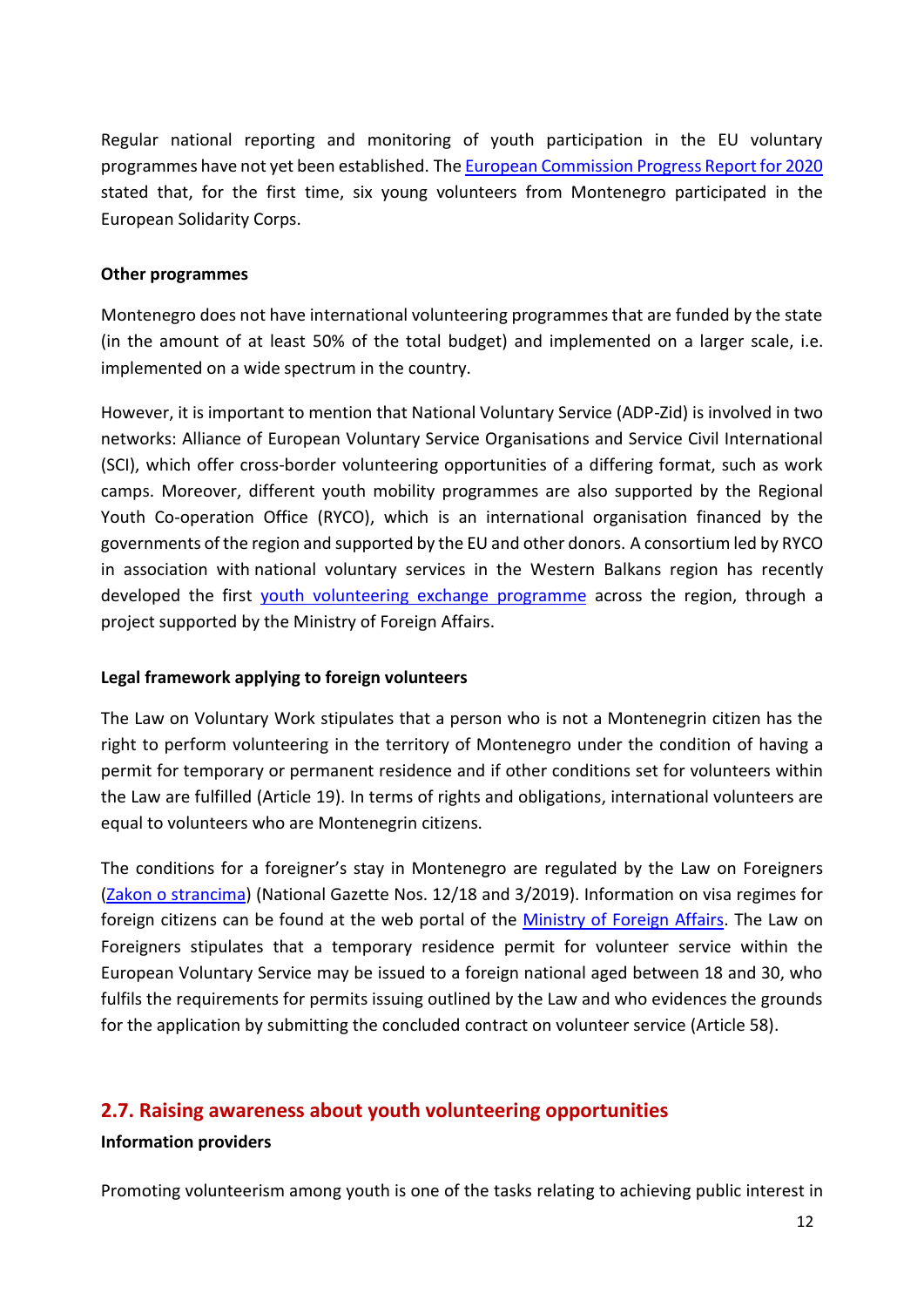youth policy stipulated in the Law on Youth. This is conducted by the ministry in charge of youth policy, the Ministry of Education, Science, Culture and Sports and Sports and Youth Directorate as well as other national bodies with competencies in the youth field.

At a local level, municipalities are supported to establish youth services (youth clubs and youth centres), which are the mechanisms for practising youth work. Youth clubs share important information to young people on their web pages and social media pages, including information on volunteering opportunities. There is an intention, stated in the "Programme on Achieving Public Interest in the Field of Youth Policy" adopted by the government in January 2020, to open youth services in every municipality in Montenegro.

Several schools and faculties have [established volunteering clubs,](http://zid.org.me/adpzid/publikacije/item/1181-volonterizam-u-crnoj-gori) which also disseminate information on volunteering opportunities. Teachers are promoting volunteerism through the offer of extracurricular activities in the school environment and local community, as well as the media, both traditional (printed and TV) and new media (Facebook, Twitter, YouTube, Instagram and other social media).

Many civil society organisations, especially at the local level, organise campaigns for attracting volunteers who are mainly involved in environmental projects or projects that include the provision of social services to some of the vulnerable groups.

There are several websites for disseminating information on volunteering opportunities at the national and international level including the following, which have been supported through national calls for the financing of youth projects:

- [www.angazujse.info](http://www.angazujse.info/) web portal founded by non-profit association ADP-Zid;
- [www.mladiinfo.me](http://www.mladiinfo.me/) web portal founded by non-profit association Mladiinfo Montenegro.

Relevant information on EU programmes for volunteering are also disseminated via the EU Info Centre – [www.euic.me.](http://www.euic.me/)

Young people are using their voices in the promotion of volunteering through YouTube statements such as [Statement](https://www.youtube.com/watch?v=sFfeG9-6LwY) by the member of the volunteer club "Slobodan Skerovic" or [Volunteer club of Gymnasium Cetinje.](https://www.youtube.com/watch?v=tM3-L2eFkJI)

#### **Key initiatives**

Awareness-raising activities about youth volunteering are implemented by different civil society organisations at the local and national levels. [International](http://www.un.org/en/events/volunteerday/) Volunteer Day, mandated by the UN General Assembly, has been celebrated on 5 December in Montenegro for more than 15 years. Celebrating International Volunteer Day has been regularly included in the action plans for the implementation of the National Youth Strategy in the period 2017-2021. It is viewed as a unique chance for volunteers and organisations to celebrate their efforts, share their values, and promote their work among their communities, civil society organisations, government authorities, media and the private sector. On this day the annual volunteer prize is given to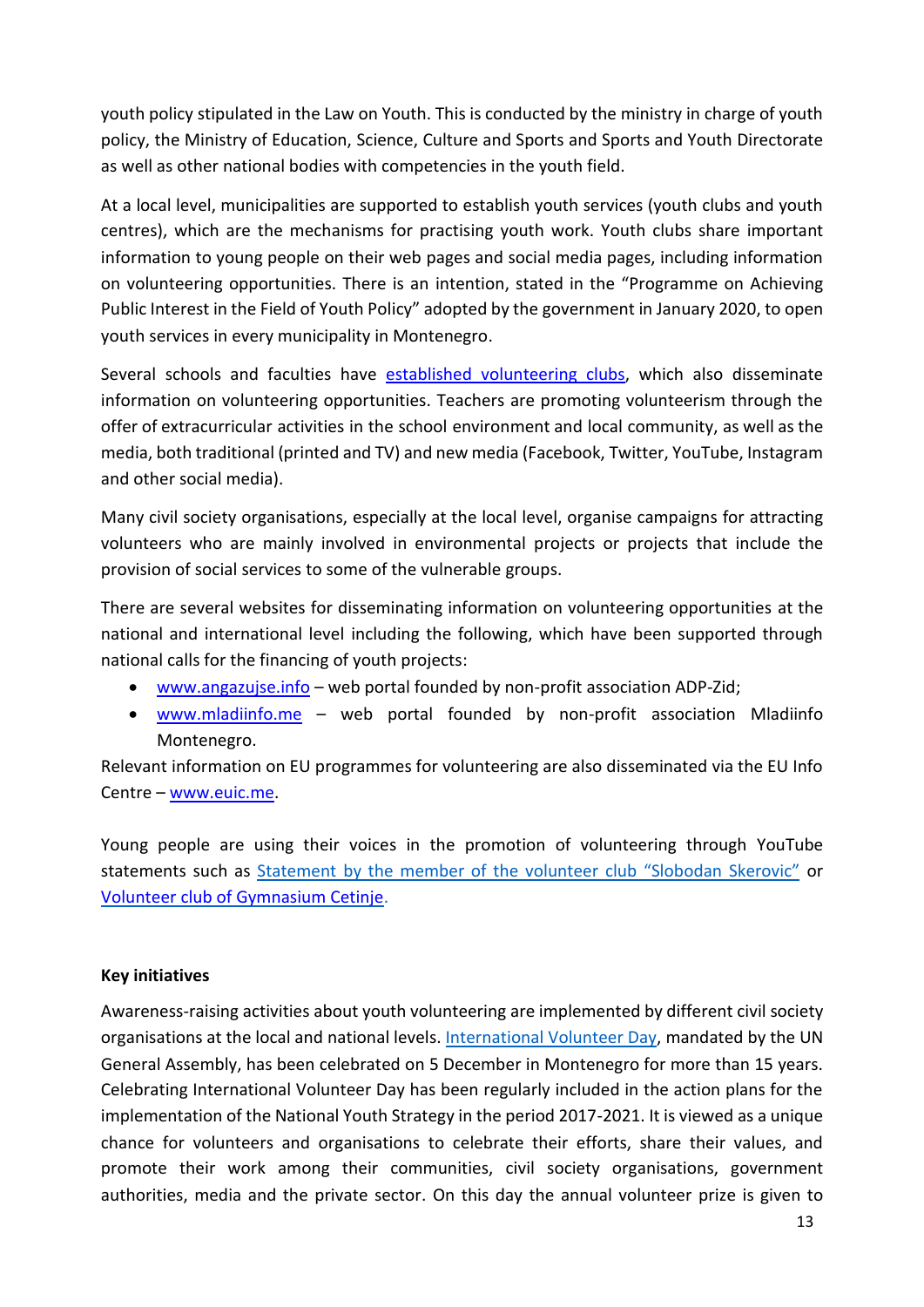individuals, civil society organisations, companies, media or institutions who have contributed to the development of volunteering in Montenegro.

Since 2014, there have been a considerable number of activities and campaigns contributing to the promotion of volunteering. Montenegro was involved in a worldwide "Let's do it" campaign for cleaning up illegal waste. In 2016, more than 10 800 people in Montenegro participated in ["Let's do it!" actions](https://estonianworld.com/life/2-7-million-people-take-part-lets-cleaning-campaigns-across-europe/). More recently, in April 2021, Good Deeds Day was celebrated for the [second time](http://www.zid.org.me/component/k2/item/1624-dan-dobrih-djela-09-april-2021-godine) involving a large number of young people.

## <span id="page-13-0"></span>**2.8. Skills recognition**

### **Policy framework**

Montenegro does not have a unique top-level policy that enables the transferability and recognition of skills and competences acquired through volunteering. However, there are some mechanisms in place. The Law on Voluntary Work specifies that volunteers should have a volunteer booklet (in Montenegrin: volonterska knjizica), issued by the local authority (Article 29). After the termination of volunteering, an organiser of volunteering enters information in a volunteer booklet about the period of volunteering service, the type of volunteering and training that the volunteer gained during volunteering.

If the contract on volunteering is concluded with a person who wants to obtain professional education and knowledge and skills to work in their profession, according to Article 12a of the Law on Voluntary Work, volunteering is recognised as work experience and as a condition for taking the qualification exam.

#### **Existing arrangements**

There is no mechanism for the recognition and validation of knowledge and skills that young people acquire through volunteering. There is only a possibility of verifying the knowledge and skills gained through non-formal education leading to a professional qualification, which is carried out by the Examination Centre of Montenegro.

The Youth Strategy stipulates that the procedures for the recognition of knowledge and skills should be simplified and easily accessible. It also specifies that information about the possibilities of recognising the knowledge acquired through non-formal education should be made available to various target groups.

The Youthpass certificate has been used by youth organisations. However, according to the findings stated in the National Youth Strategy it has been used rarely and, in general, it has not yet been recognised as valuable by the formal education or business sector.

# <span id="page-13-1"></span>**2.9. Current debates and reforms**

The Law on Voluntary Work has been the subject of many criticisms. It is concluded in several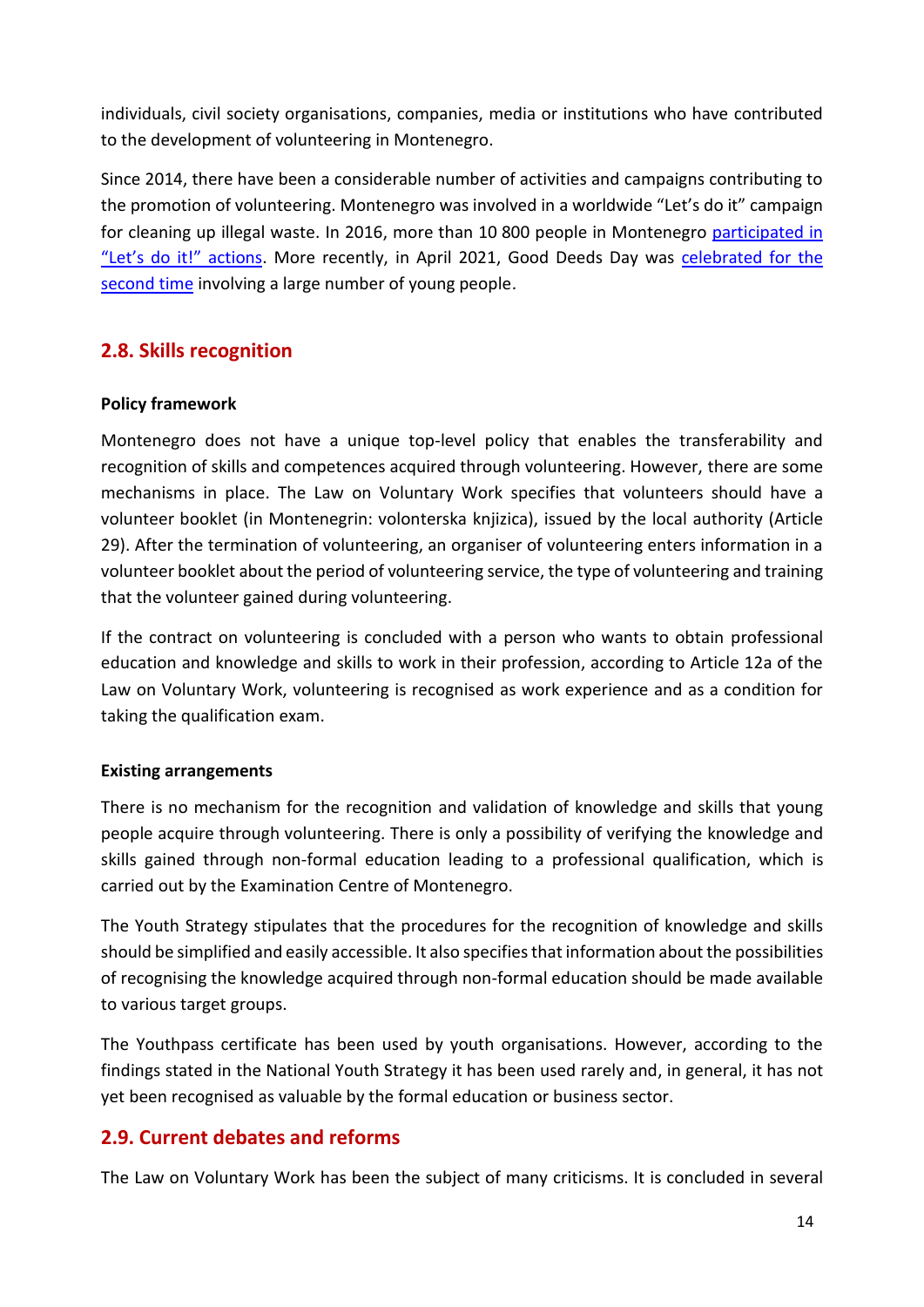reports that the Montenegrin Law on Voluntary Work treats volunteering as a special form of labour law relations, rather than a voluntary, individual citizens' initiative (Balkan Civil Society Development Network 2019, European Commission 2019). Many initiatives have been implemented since 2010 when this law was adopted, which resulted in changes and amendments to the Law, including initiatives for writing a new law that will regulate this area.

The Strategy for Development of Non-governmental organisations in [Montenegro \(2014-2016\)](http://bit.ly/2elxMNN) [\(Strategija razvoja NVO u Crnoj Gori 2014-2016\)](https://www.gov.me/dokumenta/8b369aa2-5e7b-451b-93ca-8e8dd976f7d7) had as one of the main goals to "create enabling legal framework for the development of volunteering in Montenegro" (p. 18). It was recognised by this strategy that the existing law that regulates voluntary work, "contrary to its purpose, instead of contributing to the development of a culture of volunteering in Montenegro, is to a large extent an obstacle to its further development". The [Youth Strategy 2017-2021](http://www.strategijazamlade.me/download/Strategija%20za%20mlade%20eng.pdf) also states that the Law on Voluntary Work, "instead of contributing to the development of a culture of volunteerism in Montenegro to a large extent represents an obstacle for its further development, treating volunteering as a specific form of labour-legal relationship, rather than the voluntary and private initiative of citizens" (p. 41). Adopting a new Law on Volunteering was also envisaged in the Strategy on Improving Enabling Environment for the Work of CSOs in Montenegro 2018-2020 ([Strategija unapređenja podsticajnog okruženja za djelovanje nevladin](https://www.gov.me/dokumenta/c1f02df7-5ad0-4975-ade0-4cc97a90d9d0)ih [organizacija 2018-2020\)](https://www.gov.me/dokumenta/c1f02df7-5ad0-4975-ade0-4cc97a90d9d0).

In line with the initiatives to change the legal framework, the draft of the new Law on [Volunteering](https://www.gov.me/clanak/33-sjednica-vlade-crne-gore-22072021-godine) was prepared in 2019. This law regulates incentive measures for promoting and developing volunteering, the rights and duties of volunteers and organisers of volunteering, and other issues of importance for the development and promotion of volunteering.

The draft Law addresses some of the concerns and criticism directed to the Law on Voluntary Work. It introduces a new definition of volunteering and does not use the term voluntary work. Contrary to the previous Law, companies are allowed, under specified circumstances, to organise volunteering activities. This would be in line with existing positive practice of companies, as well as the small and medium enterprises to organise corporate volunteering as a part of their Corporate Social Responsibility programmes, usually in co-operation with civil society organisations (such as National Voluntary Service ADP-Zid, Red Cross, different local CSO etc.), or in co-operation with some institution (day care centre for children and youth or similar).

The draft Law on Volunteering does not oblige organisers of volunteering actions to sign a contract with the volunteer if the volunteering takes less than 10 hours per week. It also differentiates volunteering from vocational training, and it does not permit signing a volunteering contract in cases where a person wants to acquire special knowledge and skills for work in a profession and to gain work experience. The issuing of volunteering booklets by local administration is replaced by an obligation of the organiser of volunteering to issue a certificate to volunteer, which includes a description of the acquired knowledge and skills and their level.

Public discussion on the draft of the new Law on Volunteering was carried out in the period April-June 2019. Meetings with stakeholders have been carried out in this period, and an opportunity for written comments and suggestions was provided. After the procedure of public debate had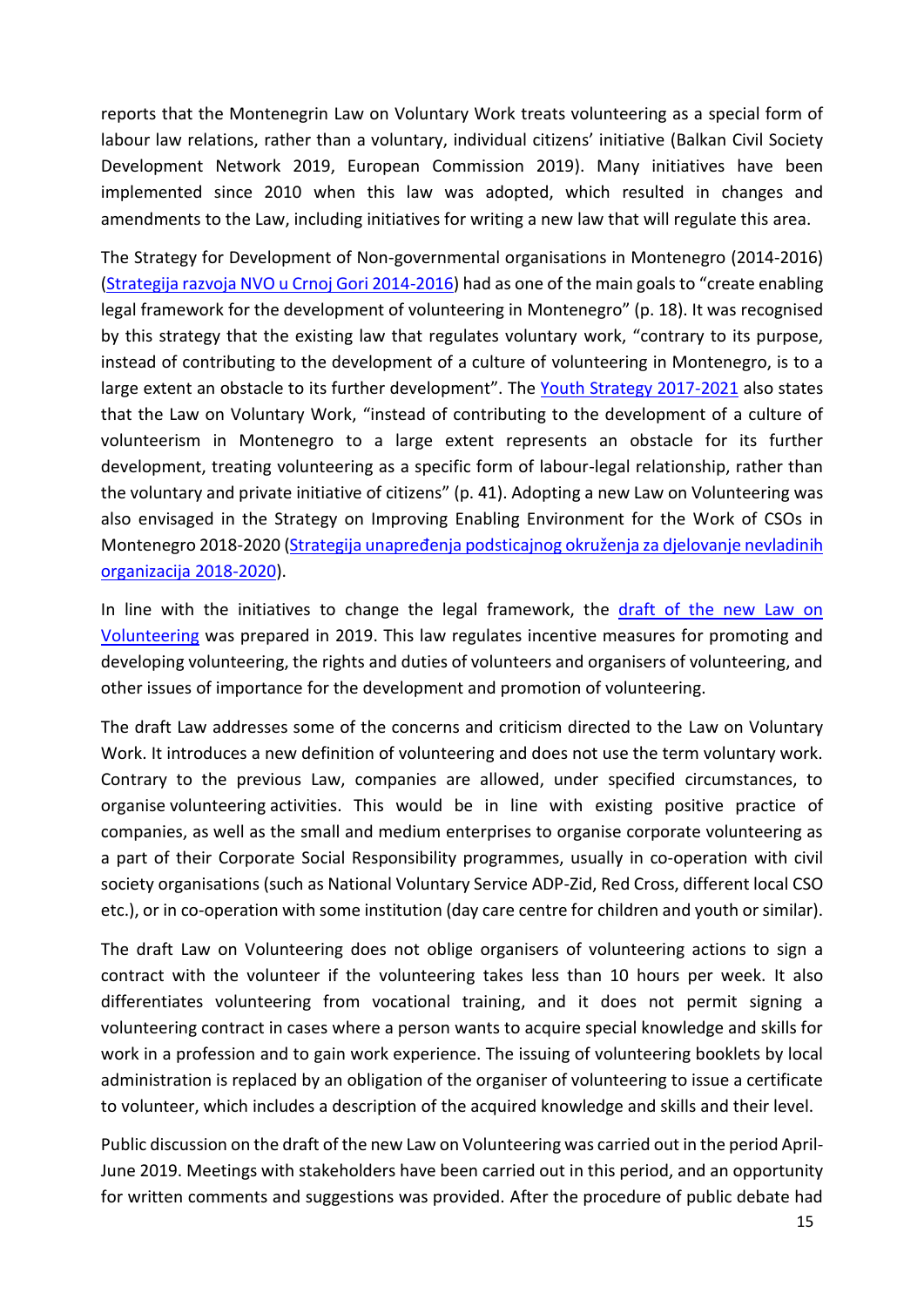been conducted, the government passed the proposal of the new law in November 2019 and it entered parliamentary procedure. However, it has not yet been adopted by the Parliament of Montenegro. In July 2021, the Government of Montenegro again discussed the Draft Law on Volunteering with the Report from the public discussion from 2019.

Volunteering has been a significant topic during the COVID-19 pandemic. Many young people have been actively involved in volunteering activities and this type of support has been widely promoted. During the lockdown and the severe restrictions on mobility and gathering, NGOs [noted](http://zid.mikro.bildhosting.me/eng/mobilnost-mladih/item/1485-prijedlog-za-valorizaciju-gradanskih-volonterskih-inicijativa) that volunteering was in these circumstances partially limited unless it was organised through the Red Cross. This has prompte[d recommendations of NGOs](http://www.seeyn.org/index.php/news/seeyn-news/373-when-youth-save-the-world-zoom-talks-with-youth-sector) to further legally regulate and support volunteering programmes and activities of NGOs and non-formal groups in periods of crisis.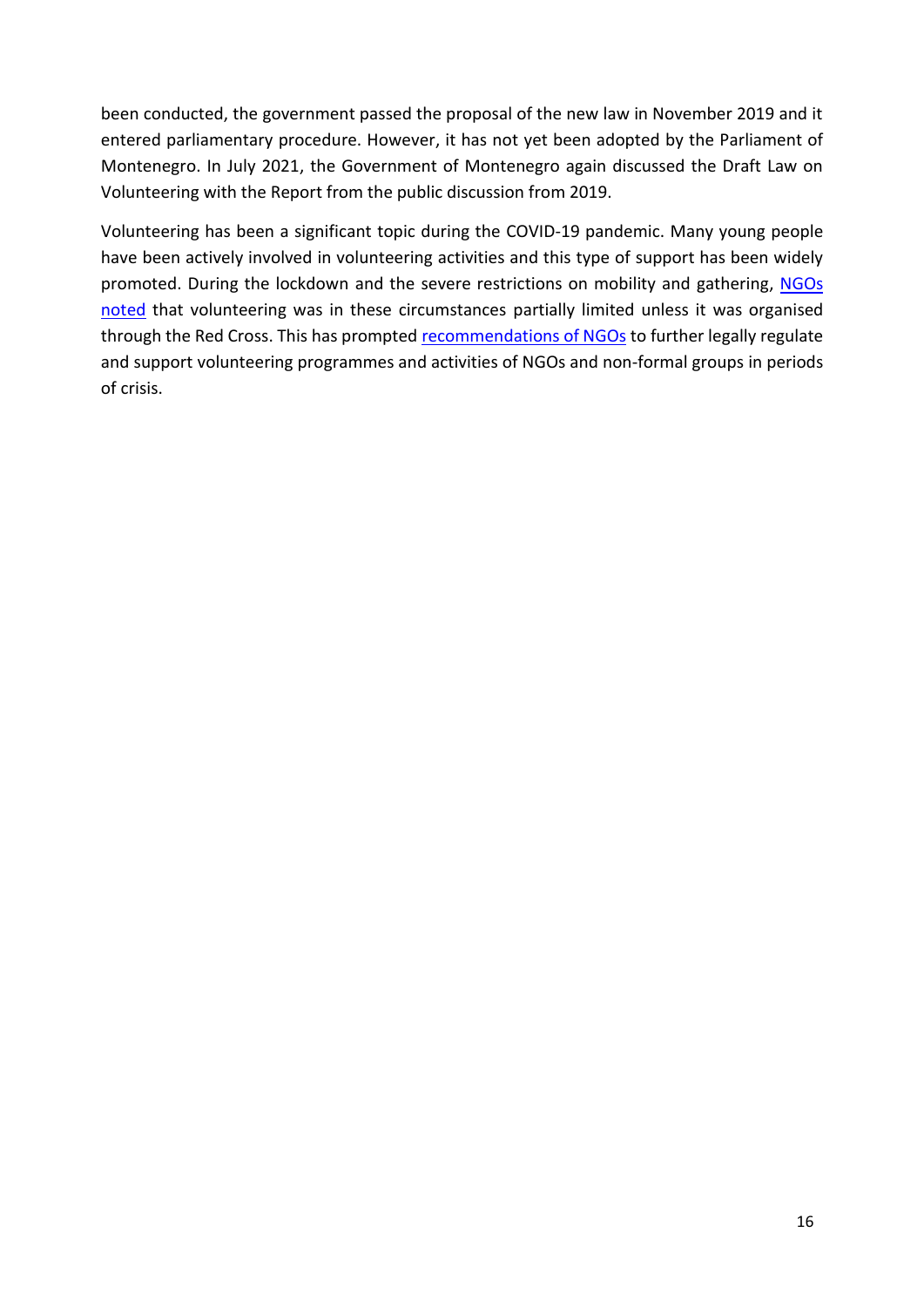## <span id="page-16-0"></span>**Glossary**

The Alliance of Voluntary Service Organisations is an international non-governmental youth organisation that represents national organisations which promote intercultural education, understanding and peace through voluntary service.

Corporate volunteering (sometimes called employee volunteering) is a way for businesses to contribute to the community. Companies give their employees an allowance of paid time off annually which they use to volunteer either at a civil society organisation of their choice or at activities organised by the company itself or in co-operation with volunteer centres or other organisations or charities.

International Cultural Youth Exchange (ICYE) – is an international, non-profit youth exchange organisation that provides youth mobility, intercultural learning and international voluntary service opportunities.

Moba is a voluntary, co-operative work group in rural households.

Service Civil International (SCI) is an international volunteer organisation dedicated to promoting a culture of peace by organising international voluntary projects for people of all ages and backgrounds.

Volunteer booklet (volonterska knjižica) is a form of volunteer certificate containing information about the period of volunteering service, the type of volunteering and training that the volunteer gained during volunteering.

Youth working actions (Omladinske radne akcije – ORA) are the largest youth volunteering actions that took place in the Socialist Federal Republic of Yugoslavia after the Second World War, when several crucial infrastructural projects were accomplished including the main national motorway, railways, bridges and urban districts.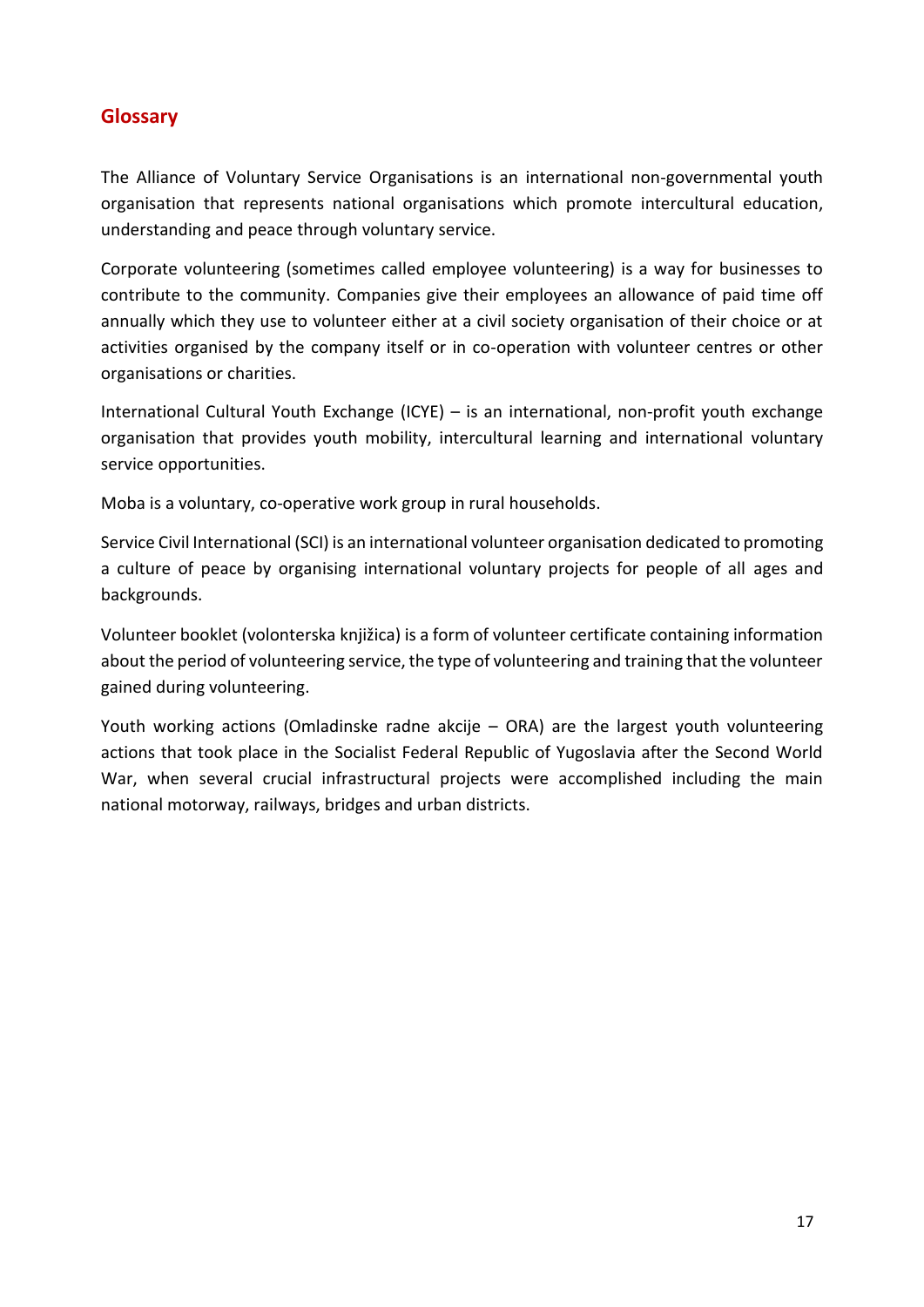# <span id="page-17-0"></span>**References**

#### **Legal and other official policy documents**

- 1. The Government of Montenegro, [Youth Strategy 2017-2021](http://www.strategijazamlade.me/download/Strategija%20za%20mlade%20eng.pdf) (Strategija za mlade 2017-2021) (last accessed 30/09/2021)
- 2. Ministry of Sports, Action Plan for Implementation of the Youth Strategy for 2017 [\(Akcioni plan za 2017. godinu\)](http://www.strategijazamlade.me/) (last accessed 30/09/2021)
- 3. Ministry of Sports, Action Plan for Implementation of the Youth Strategy for 2018 [\(Akcioni plan za realizaciju Strategije za mlade za 2018. godinu\)](https://www.gov.me/dokumenta/efec186c-4098-412e-8863-f15ea334fb68) (last accessed 30/09/2021)
- 4. Ministry of Sports and Youth, Action Plan for Implementation of the Youth Strategy for 2019 [\(Akcioni plan za implementaciju Strategije za mlade za 2019. godinu\)](https://www.gov.me/dokumenta/7216e068-4e26-4452-909a-3ff0d5eadda7) (last accessed 30/09/2021)
- 5. Ministry of Sports and Youth, Action Plan for Implementation of the Youth Strategy for 2020 and 2021 [\(Akcioni plan za implementaciju Strategije za mlade za period 2020-2021\)](http://www.strategijazamlade.me/) (last accessed 30/09/2021)
- 6. Ministry of Sports, Report on realisation of Action Plan for Implementation of the Youth Strategy for 2017 ([Izvještaj Akcionog plana Strategije za mlade za 2017.godine](https://www.gov.me/dokumenta/6da83e73-9bd0-4ccb-801f-731865b60d77)) (last accessed 30/09/2021)
- 7. Ministry of Sports and Youth, Report on implementing of youth policy in Montenegro for 2018 ([Izvještaj o sprovođenju omladinske politike za 2018. godinu](https://www.gov.me/dokumenta/208a7cc3-bbaa-46d4-b3e1-9d69612a9eab)) (last accessed 30/09/2021)
- 8. Ministry of Sports and Youth, Report on realisation of Action Plan for Implementation of the Youth Strategy for 2019 ([Izvještaj o realizaciji Akcionog plana za sprovođenje](https://www.gov.me/dokumenta/63e7e1fe-cfbb-48bd-b4c9-a515128bdbfd)  [Strategije za mlade \(2017-2021\) za 2019. godinu\)](https://www.gov.me/dokumenta/63e7e1fe-cfbb-48bd-b4c9-a515128bdbfd) (last accessed 30/09/2021)
- 9. The Government of Montenegro, Programme on achieving public interest in the field of youth policy for 2020 ([Program ostvarivanja javnog interesa u oblasti omladinske politike](https://www.gov.me/dokumenta/3171abd0-3cfa-4a5e-a852-5b66107b8a51)  [za 2020. godinu\)](https://www.gov.me/dokumenta/3171abd0-3cfa-4a5e-a852-5b66107b8a51), Conclusion No. 07-8055 (last accessed 30/09/2021)
- 10. The Government of Montenegro, Strategy for development of non-governmental organisations 2014-2016 [\(Strategija razvoja NVO u Crnoj Gori 2014-2016\)](https://www.gov.me/dokumenta/8b369aa2-5e7b-451b-93ca-8e8dd976f7d7) (last accessed 30/09/2021)
- 11. Strategy on improving enabling environment for the work of CSOs in Montenegro 2018-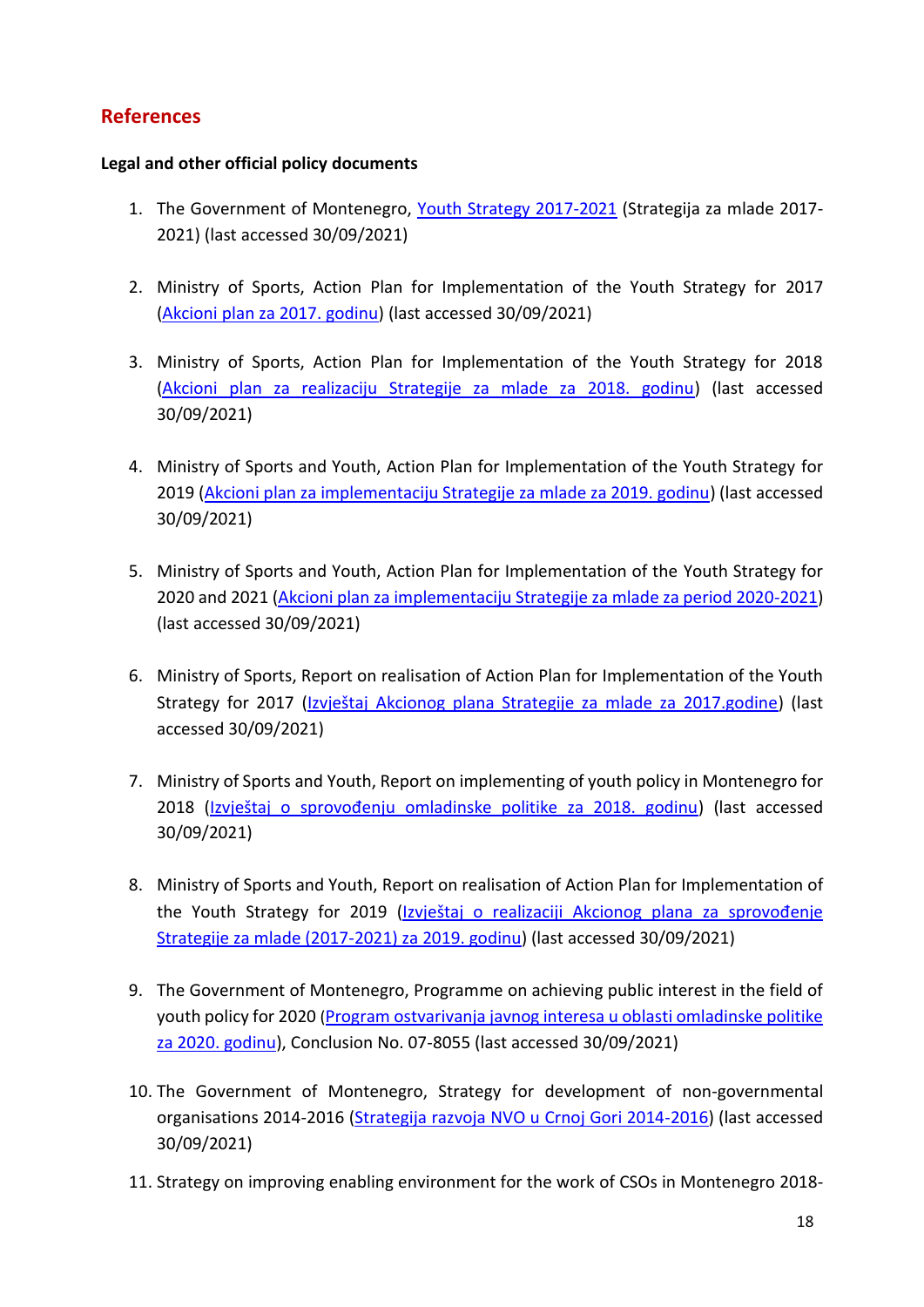2020 ([Strategija unapređenja podsticajnog okruženja za djelovanje nevladinih](https://www.gov.me/dokumenta/c1f02df7-5ad0-4975-ade0-4cc97a90d9d0)  [organizacija 2018-2020\)](https://www.gov.me/dokumenta/c1f02df7-5ad0-4975-ade0-4cc97a90d9d0) (last accessed 30/09/2021)

- 12. [2018 Report on Implementation of the Action Plan for the "Strategy for Improving](https://www.gov.me/dokumenta/1110c53f-e21b-417b-9d36-57474ab05275)  [Enabling Environment for the Activities of NGOs 2018-](https://www.gov.me/dokumenta/1110c53f-e21b-417b-9d36-57474ab05275)2020" (last accessed 30/09/2021)
- 13. [Law on Youth](https://www.gov.me/dokumenta/d2efe191-df35-439c-985c-48b2060eb425) (Zakon o mladima) "Official Gazette of Montenegro", No. 025/19 (last accessed 30/09/2021)
- 14. Law on Voluntary Work [\(Zakon o volonterskom radu](https://www.zzzcg.me/wp-content/uploads/2015/05/Zakon-o-volonterskom-radu.pdf)) "Official Gazette of Montenegro", Nos. 26/10, 31/10, 14/12 and 48/15 (last accessed 30/09/2021)
- 15. Law on non-governmental organisations [\(Zakon o nevladinim organizacijama\)](https://www.gov.me/dokumenta/7695d35e-1e09-4739-be04-6f5f687650d9) "Official Gazette of Montenegro", Nos. 039/11 and 037/17 (last accessed 30/09/2021)
- 16. Law on Foreigners [\(Zakon o strancima\)](https://www.gov.me/dokumenta/44ac7962-af17-4e50-8caa-70dc37fd0df6) "Official Gazette of Montenegro", Nos. 12/18 and 3/2019 (last accessed 30/09/2021)
- 17. Draft Law on Volunteering with the Report from the public discussion (Predlog zakona o [volontiranju s Izvještajem sa javne rasprave](https://www.gov.me/clanak/33-sjednica-vlade-crne-gore-22072021-godine)) (last accessed 30/09/2021)
- 18. Decree on the State Administration's Organisation and Manner of Work (Uredba o [organizaciji i načinu rada državne uprave](https://www.gov.me/dokumenta/091d5e55-3917-4d7f-b30f-6faa2ae292e4)), "Official Gazette of Montenegro", Nos. 118/2020, 121/2020, 1/2021 and 2/2021 (last accessed 30/09/2021)

#### **Studies, reports and academic publications**

- 1. Association for Democratic Prosperity Zid (ADP-Zid) and the South East European Youth Network (SEEYN) (2005), [Voluntarism and public institutions,](http://www.volontiram.ba/wp-content/uploads/2014/09/Voluntarism-and-Public-Institutions.pdf) Podgorica: ADP-Zid (last accessed 30/09/2021)
- 2. Balkan Civil Society Development Network (2019). [Monitoring Matrix on](http://www.monitoringmatrix.net/report-montenegro-2019/) Enabling Environment [for Civil Society Development: Montenegro Report,](http://www.monitoringmatrix.net/report-montenegro-2019/) (last accessed 30/09/2021)
- 3. Balkan Civil Society Development Network (2016), Monitoring Matrix on Enabling [Environment for Civil Society Development: Regional Report](https://monitoringmatrix.net/regional-findings/2016-2/) (last accessed 30/09/2021)
- 4. European Commission (2019), [Montenegro 2019](https://ec.europa.eu/neighbourhood-enlargement/sites/near/files/20190529-montenegro-report.pdf) report (last accessed 30/09/2021)
- 5. European Commission (2020), [Montenegro 2020 report](https://ec.europa.eu/neighbourhood-enlargement/sites/default/files/montenegro_report_2020.pdf) (last accessed 30/09/2021)
- 6. IPSOS (2019), Youth needs assessment (Analiza [potreba](https://www.gov.me/dokumenta/1aed3958-fbfa-4310-86e0-a7d56855a1c8) mladih), Podgorica: Ministry of Sport and Youth (last accessed 30/09/2021)